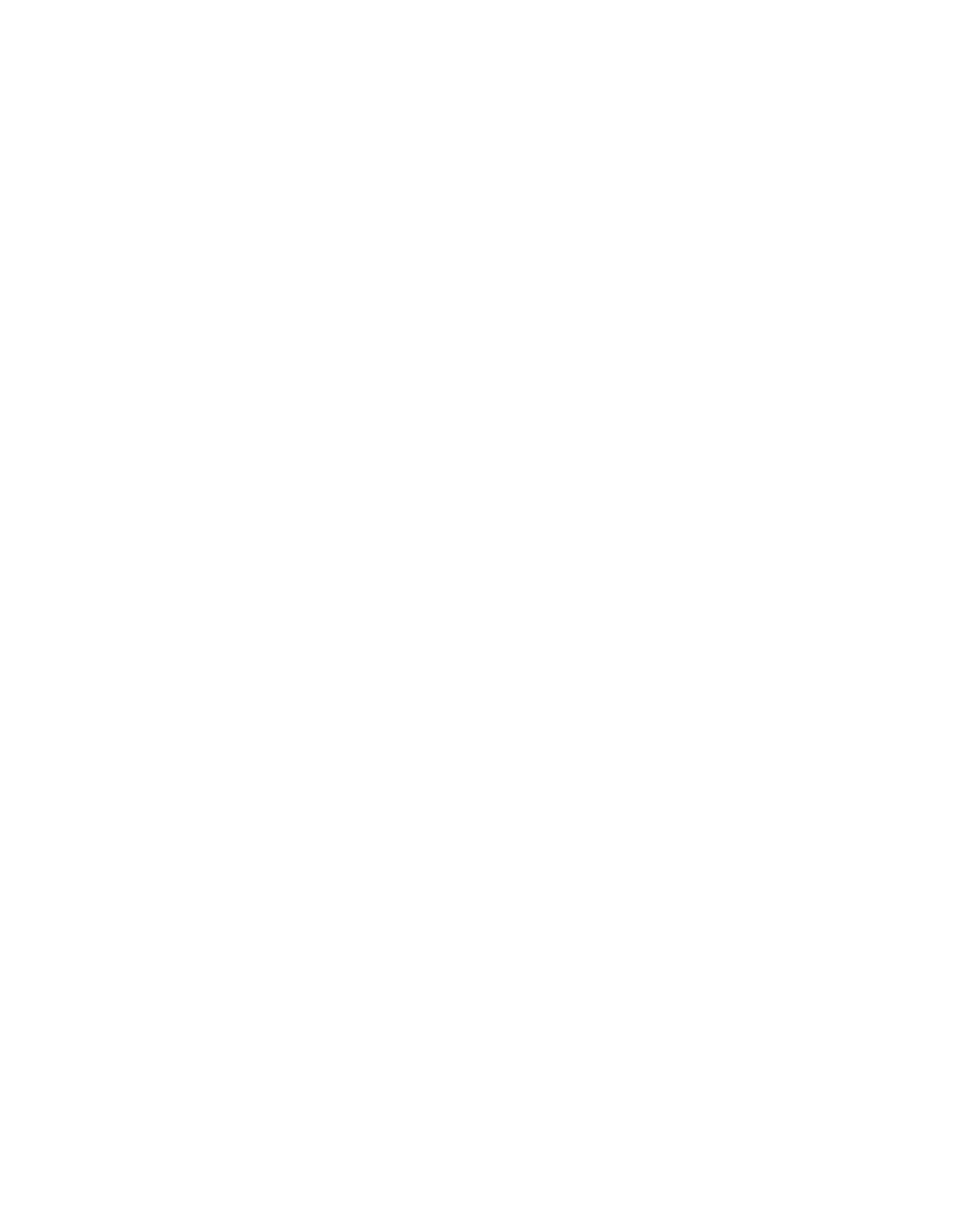#### **Contents**

| $\mathbf{1}$   | ## Cross Browser Javascript Framework for MVC Patterns<br>Table of Contents<br>1.1 | 3<br>3 |
|----------------|------------------------------------------------------------------------------------|--------|
| $\overline{2}$ | # ALPHA RISE Startup                                                               | 7      |
| $3^{\circ}$    | # ECMA-262 Specification                                                           | 9      |
| 4              | # Copyright                                                                        | 11     |
| 5              | # Demo                                                                             | 13     |
| 6              | <b>Demo Using Foundation</b>                                                       | 15     |
| 7              | <b>Demo Using Materializecss</b>                                                   | 17     |
| 8              | <b>Demo Using Raw CSS</b>                                                          | 19     |
| 9              | Another Basic Demo example: The simpliest demo example:                            | 21     |
|                | <b>10 # Fork</b>                                                                   | 25     |
|                | 11 # Become a Sponsor                                                              | 27     |
|                | 12 # Check out the QCObjects SDK                                                   | 29     |
|                | 13 # Donate                                                                        | 31     |
|                | 14 # Installing                                                                    | 33     |
|                | 15 Using QCObjects with Atom:                                                      | 35     |
|                | 16 Using QCObjects in Visual Studio Code:                                          | 37     |
|                | 17 Installing with NPM:                                                            | 39     |
|                | 18 Installing the docker playground:                                               | 41     |
|                | 19 Using the code in the straight way into HTML5:                                  | 43     |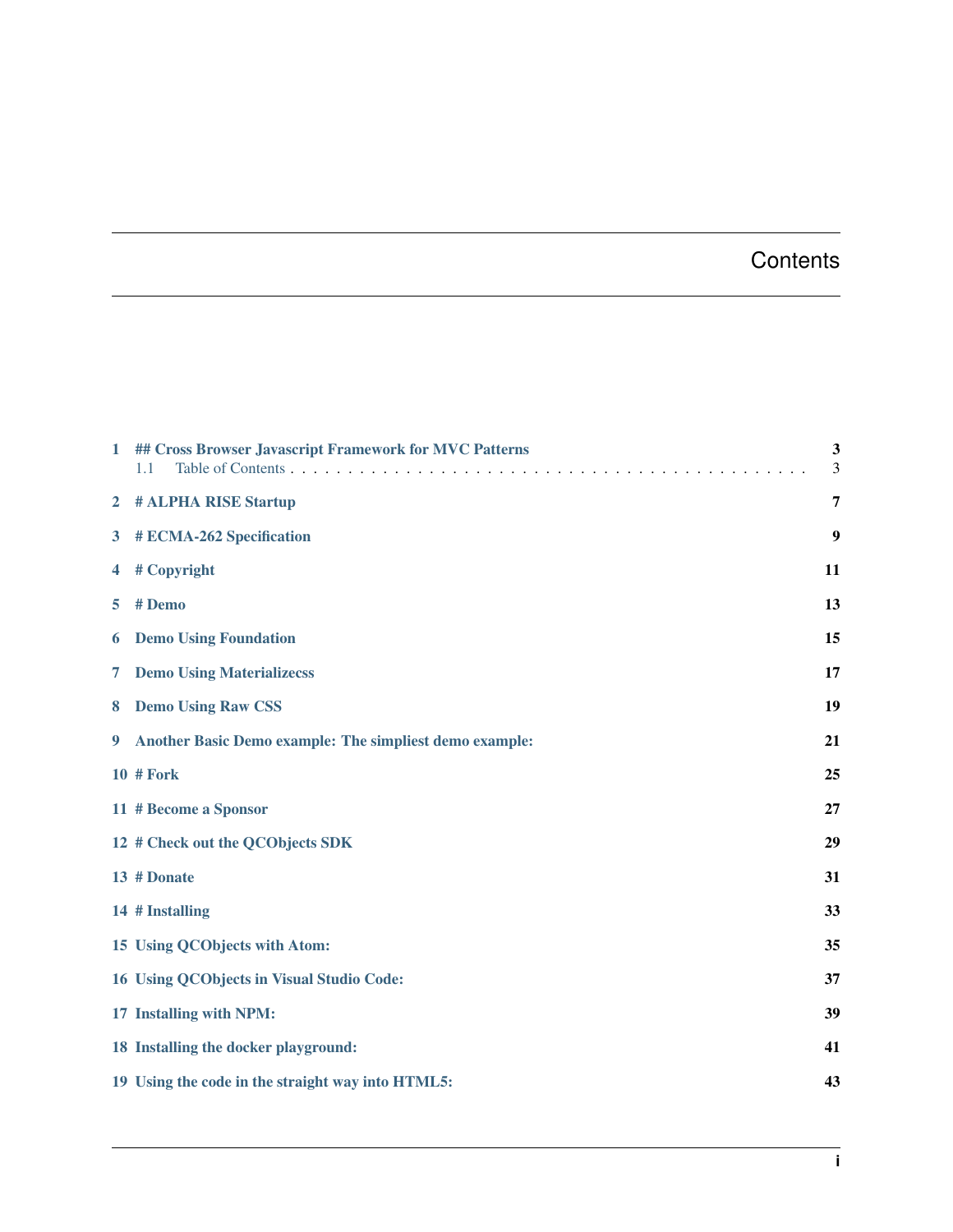| 20 # Reference                                                                                                                               | 45       |
|----------------------------------------------------------------------------------------------------------------------------------------------|----------|
| 21 Essentials                                                                                                                                | 47       |
| <b>22 SDK</b>                                                                                                                                | 61<br>61 |
| 23 Step 1: Start creating a main import file and name it like: cl.quickcorp.js. Put it into packages/js/ file<br>directory                   | 63       |
| 24 Step 2: Then create some services inhereting classes into the file js/packages/cl.quickcorp.services.js:                                  | 65       |
| 25 Step 3: Now it's time to create the components (cl.quickcorp.components.js)                                                               | 67       |
| 26 Step 4: Once you have done the above components declaration, you will now want to code your con-<br>trollers (cl.quickcorp.controller.js) | 69       |
| 27 Step 5: To use into the HTML5 code you only need to do some settings between script tags:                                                 | 71       |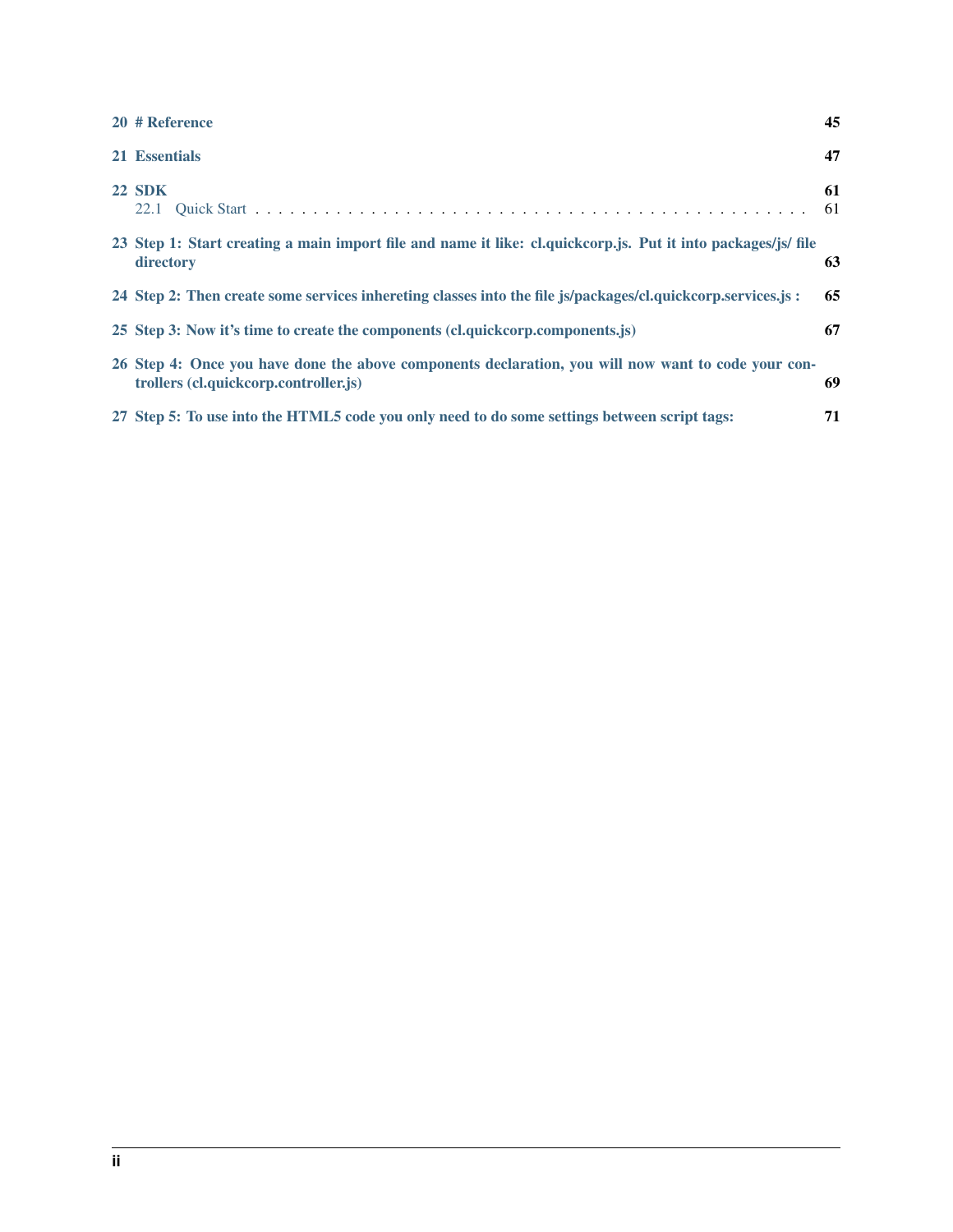

Fig. 1: logo

Welcome to [QCObjects](https://qcobjects.dev) Main Reference Documentation! Check the official page of [QCObjects](https://qcobjects.dev) at <https://qcobjects.dev>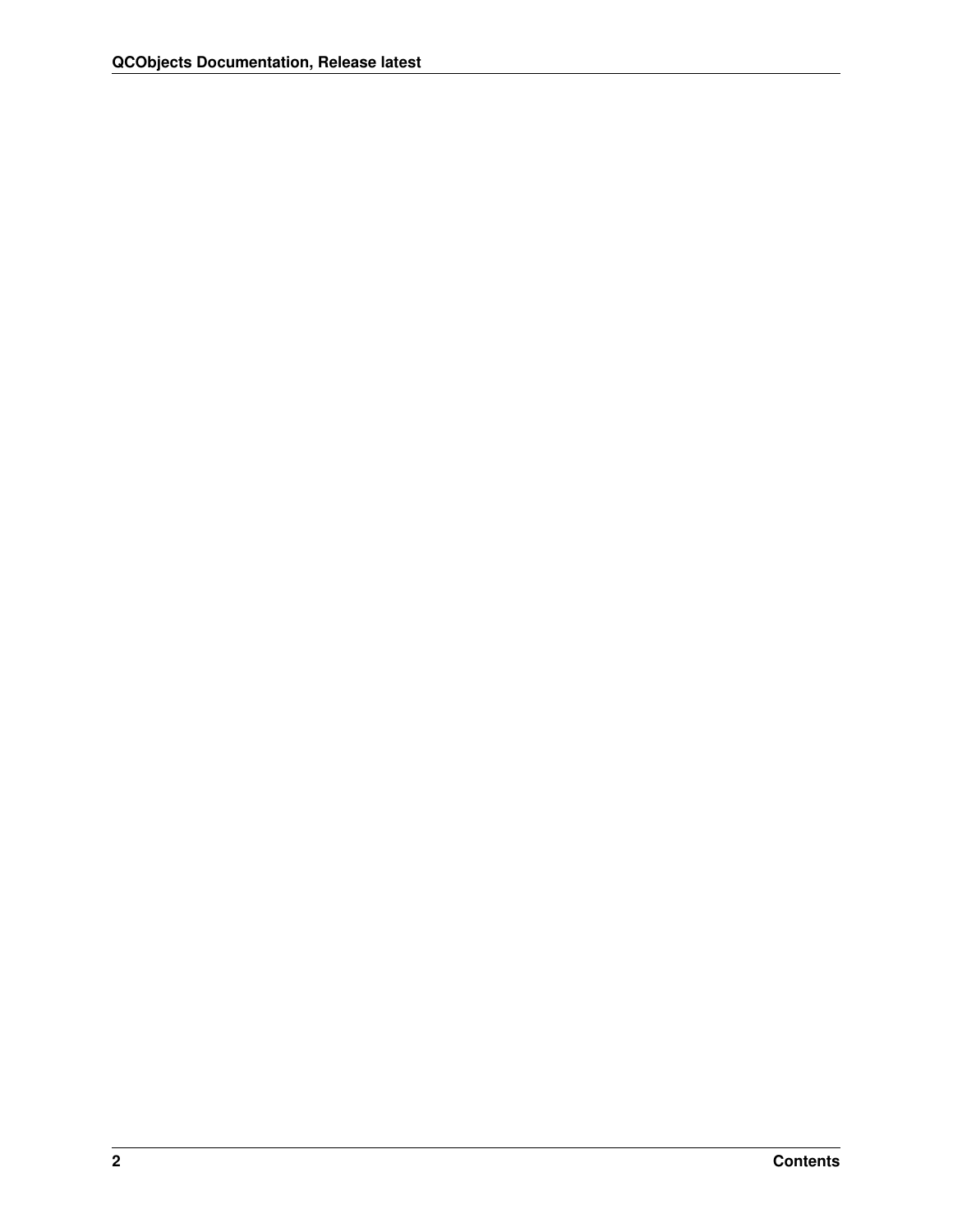#### <span id="page-6-0"></span>## Cross Browser Javascript Framework for MVC Patterns

[QCObjects](https://qcobjects.dev) is a javascript framework designed to make easier everything about the MVC patterns implementation into the pure javascript scope. You don't need to use typescript nor any transpiler to run [QCObjects.](https://qcobjects.dev) It runs directly on the browser and it uses pure javascript with no extra dependencies of code. You can make your own components expressed in real native javascript objects or extend a native DOM object to use in your own way. You can also use [QCObjects](https://qcobjects.dev) in conjunction with CSS3 frameworks like [Foundation] [\(https://foundation.zurb.com\)](https://foundation.zurb.com), [Bootstrap] [\(http://getbootstrap.com\)](http://getbootstrap.com) and mobile javascript frameworks like [PhoneGap] [\(https://phonegap.com\)](https://phonegap.com) and OnsenUI [\(https://onsen.io\)](https://onsen.io)

Fig. 1: screenshot

#### <span id="page-6-1"></span>**1.1 Table of Contents**

- *QCObjects*
	- *[Cross Browser Javascript Framework for MVC Patterns](#page-6-0)*
- *[Table of Contents](#page-6-1)*
- *[ALPHA RISE Startup](#page-10-0)*
- *[ECMA-262 Specification](#page-12-0)*
- *[Copyright](#page-14-0)*
- *[Demo](#page-16-0)*
	- *[Demo Using Foundation](#page-18-0)*
	- *[Demo Using Materializecss](#page-20-0)*
	- *[Demo Using Raw CSS](#page-22-0)*
	- *[Another Basic Demo example: The simpliest demo example:](#page-24-0)*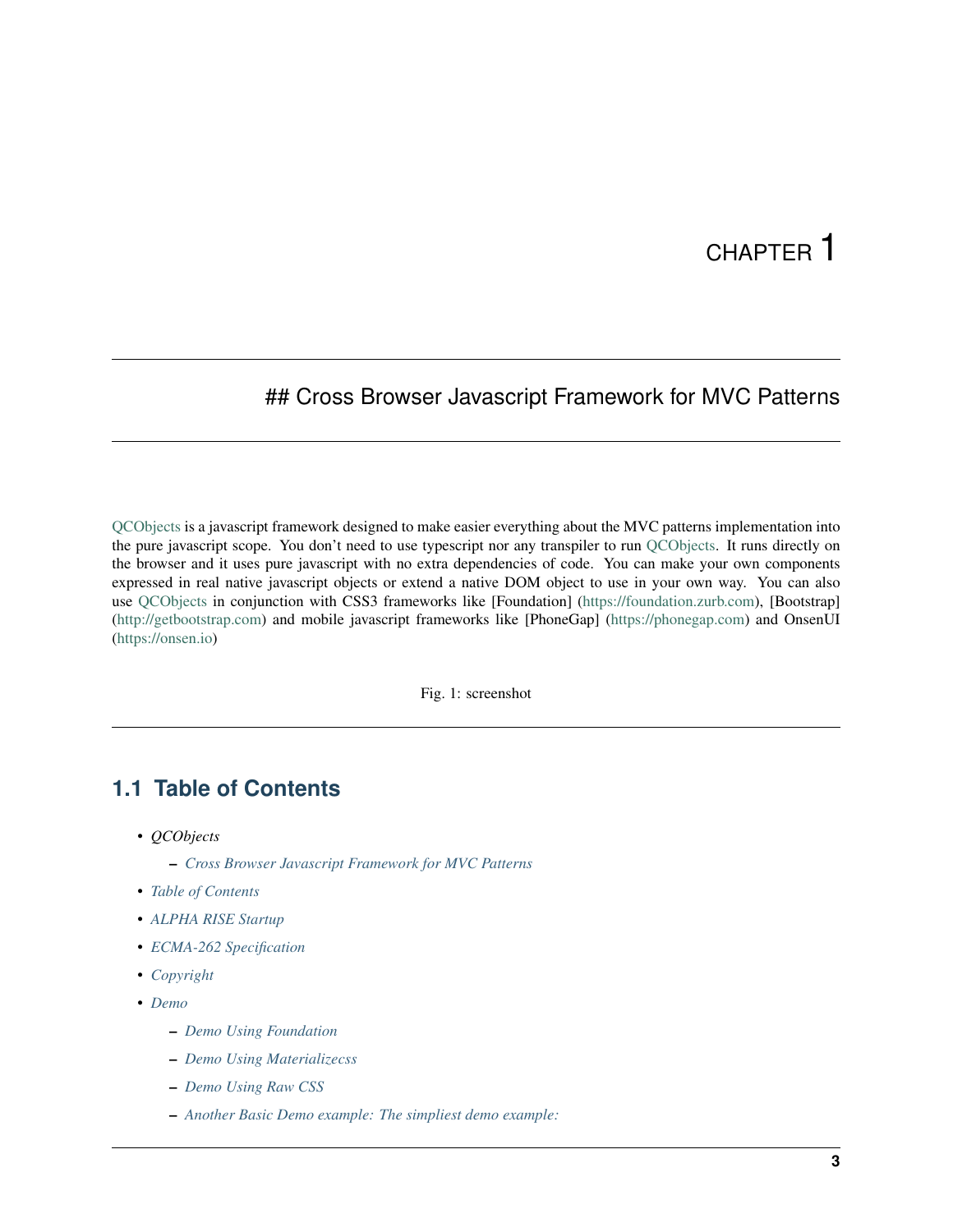- *[Fork](#page-28-0)*
- *[Become a Sponsor](#page-30-0)*
- *[Check out the QCObjects SDK](#page-32-0)*
- *[Donate](#page-34-0)*
- *[Installing](#page-36-0)*
	- *[Using QCObjects with Atom:](#page-38-0)*
	- *[Using QCObjects in Visual Studio Code:](#page-40-0)*
	- *[Installing with NPM:](#page-42-0)*
	- *[Installing the docker playground:](#page-44-0)*
	- *[Using the code in the straight way into HTML5:](#page-46-0)*
- *[Reference](#page-48-0)*
	- *[Essentials](#page-50-0)*
		- \* *QC\_Object*
		- \* *ComplexStorageCache*
		- \* *asyncLoad*
		- \* *Class*
		- \* *QC\_Append, append method*
		- \* *The \_super\_ method*
		- \* *New*
		- \* *InheritClass*
		- \* *\_Crypt*
		- \* *GLOBAL*
		- \* *CONFIG*
		- \* *waitUntil*
		- \* *Package*
		- \* *Import*
		- \* *Export*
		- \* *Cast*
		- \* *Tag*
		- \* *Ready*
		- \* *Component Class*
		- \* *Component HTML Tag*
		- \* *Controller*
		- \* *View*
		- \* *VO*
		- \* *Service*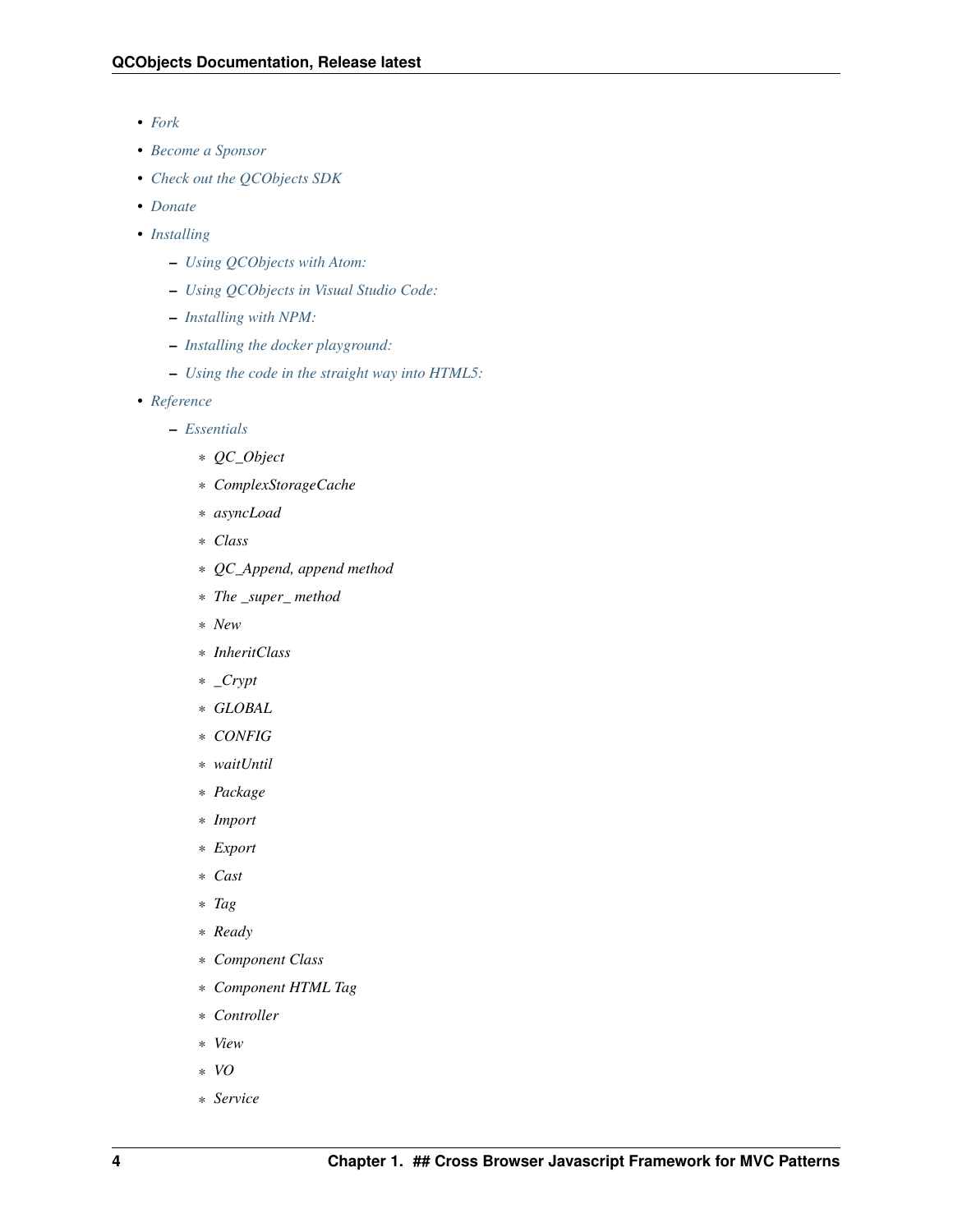- \* *serviceLoader*
- \* *JSONService*
- \* *ConfigService*
- \* *SourceJS*
- \* *SourceCSS*
- \* *ArrayList*
- \* *ArrayCollection*
- \* *Effect*
- \* *Timer*
- *[SDK](#page-64-0)*
- *[Quick Start](#page-64-1)*
	- *Step 1: Start creating a main import file and name it like: cl.quickcorp.js. Put it into packages/js/ file directory*
	- *Step 2: Then create some services inhereting classes into the file js/packages/cl.quickcorp.services.js :*
	- *Step 3: Now it's time to create the components (cl.quickcorp.components.js)*
	- *Step 4: Once you have done the above components declaration, you will now want to code your controllers (cl.quickcorp.controller.js)*
	- *[Step 5: To use into the HTML5 code you only need to do some settings between script tags:](#page-74-0)*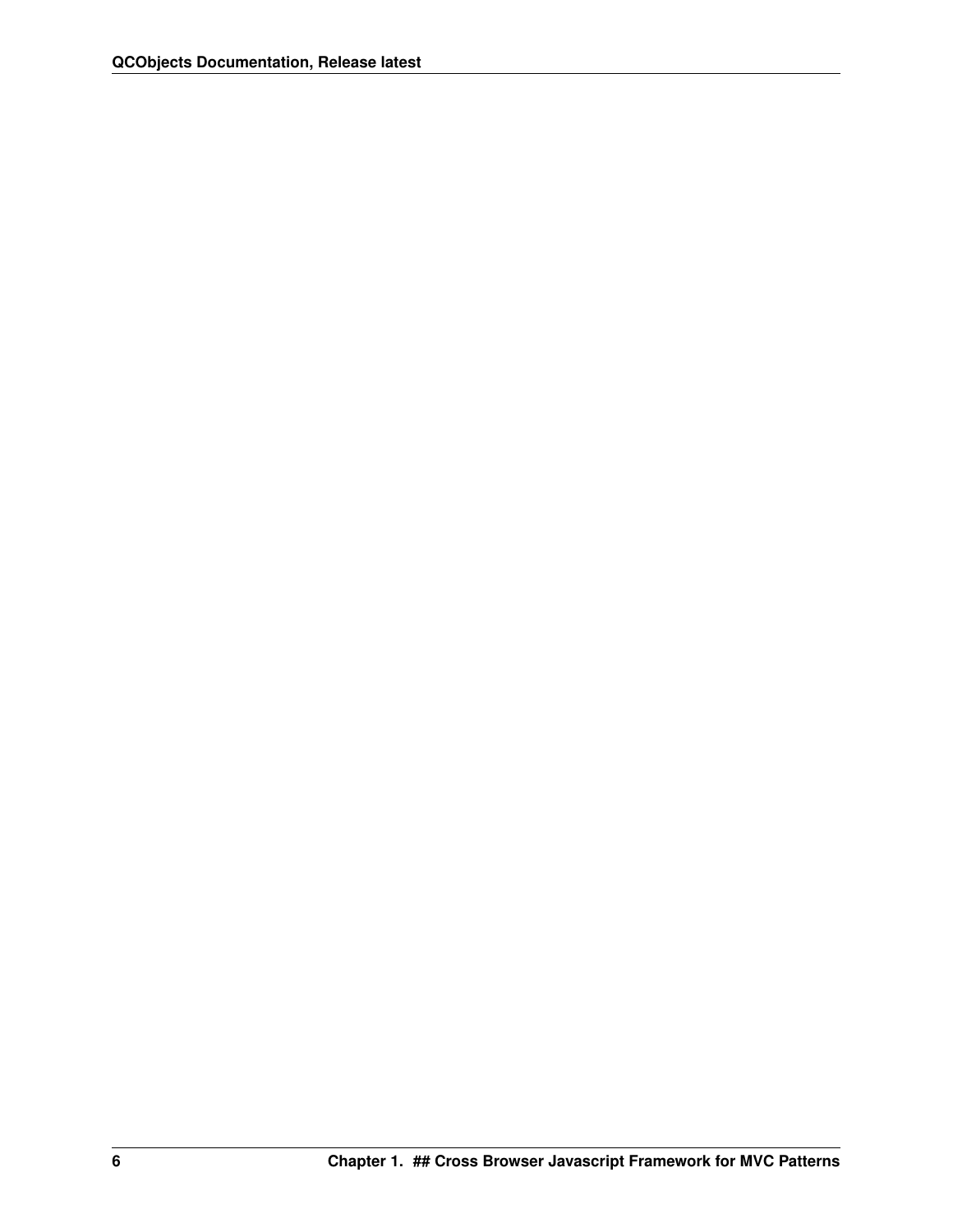#### # ALPHA RISE Startup

<span id="page-10-0"></span>

Fig. 1: alpha

[QCObjects](https://qcobjects.dev) was invited to exhibit as an ALPHA Startup in the RISE Conf Hong Kong 2019. RISE attracts the most dynamic startups from around the world. We'll be showing how [QCObjects](https://qcobjects.dev) is making a real Global Impact to the JavaScript developers life transforming the way for coding.

If you want to find out more about RISE event check out their website <https://riseconf.com>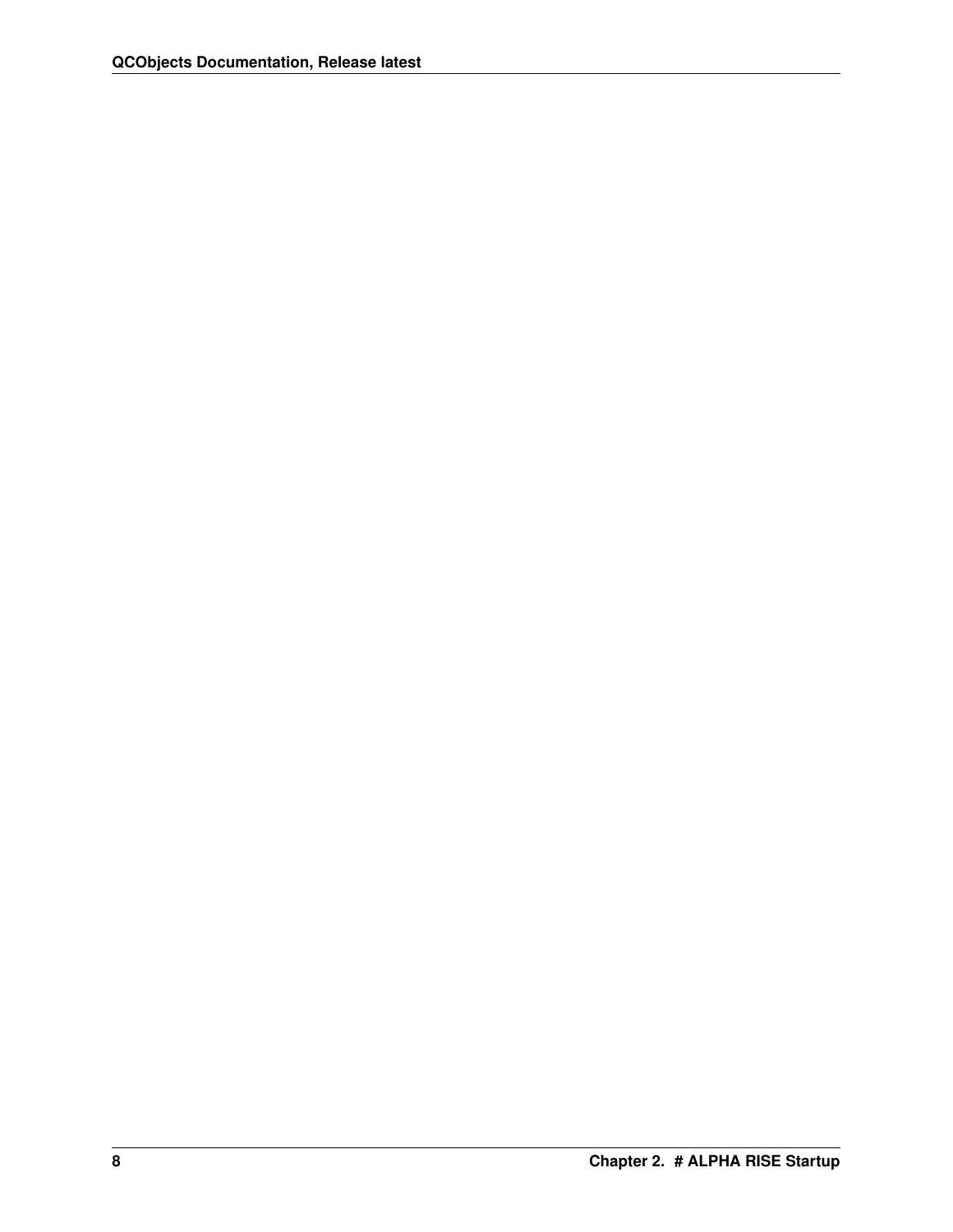# ECMA-262 Specification

<span id="page-12-0"></span>See [ECMAScript® 2020 Language Specification](https://tc39.github.io/ecma262/#sec-intro) for reference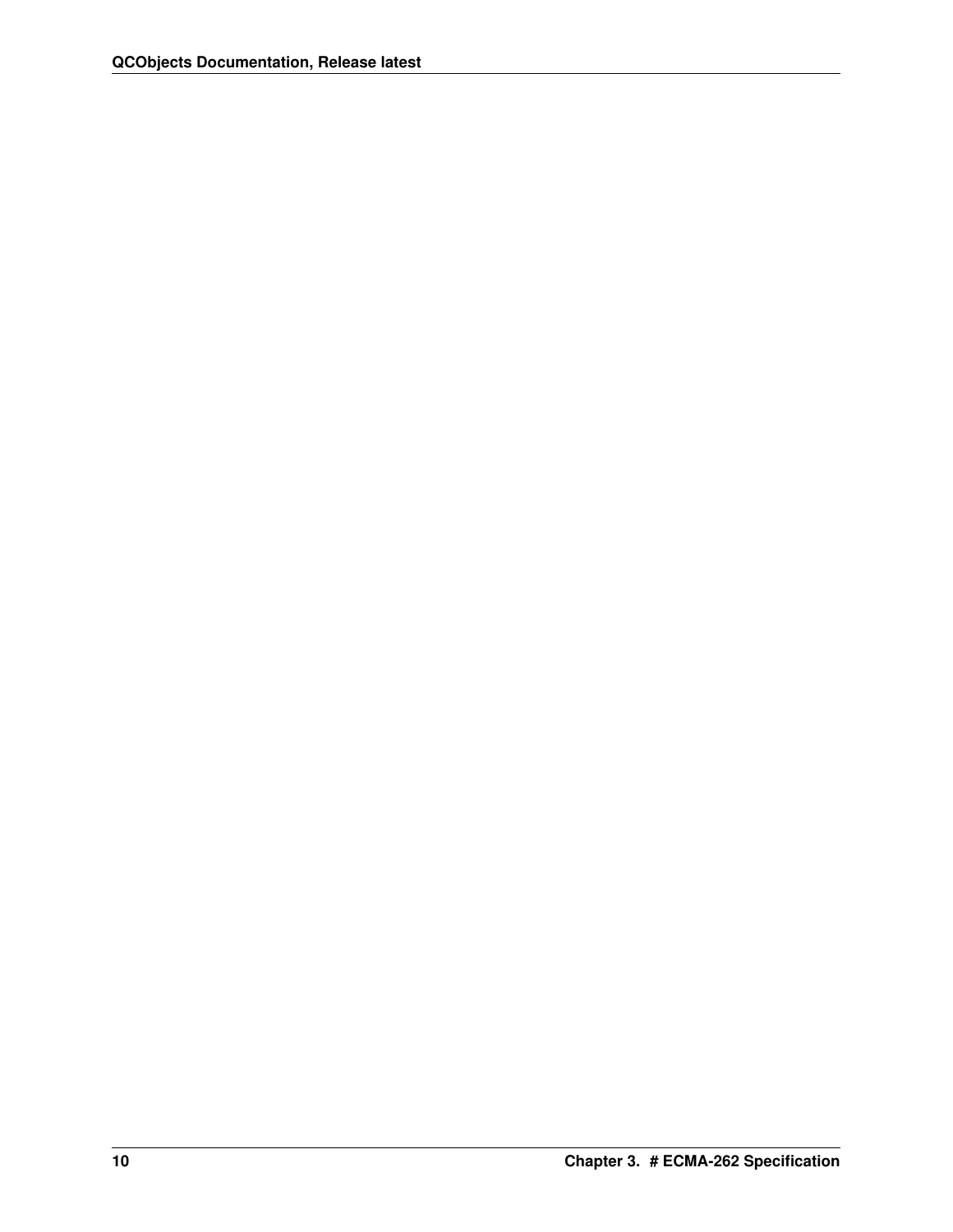# Copyright

<span id="page-14-0"></span>Copyright (c) Jean Machuca and [QuickCorp](https://quickcorp.org) [info@quickcorp.cl](mailto:info@quickcorp.cl)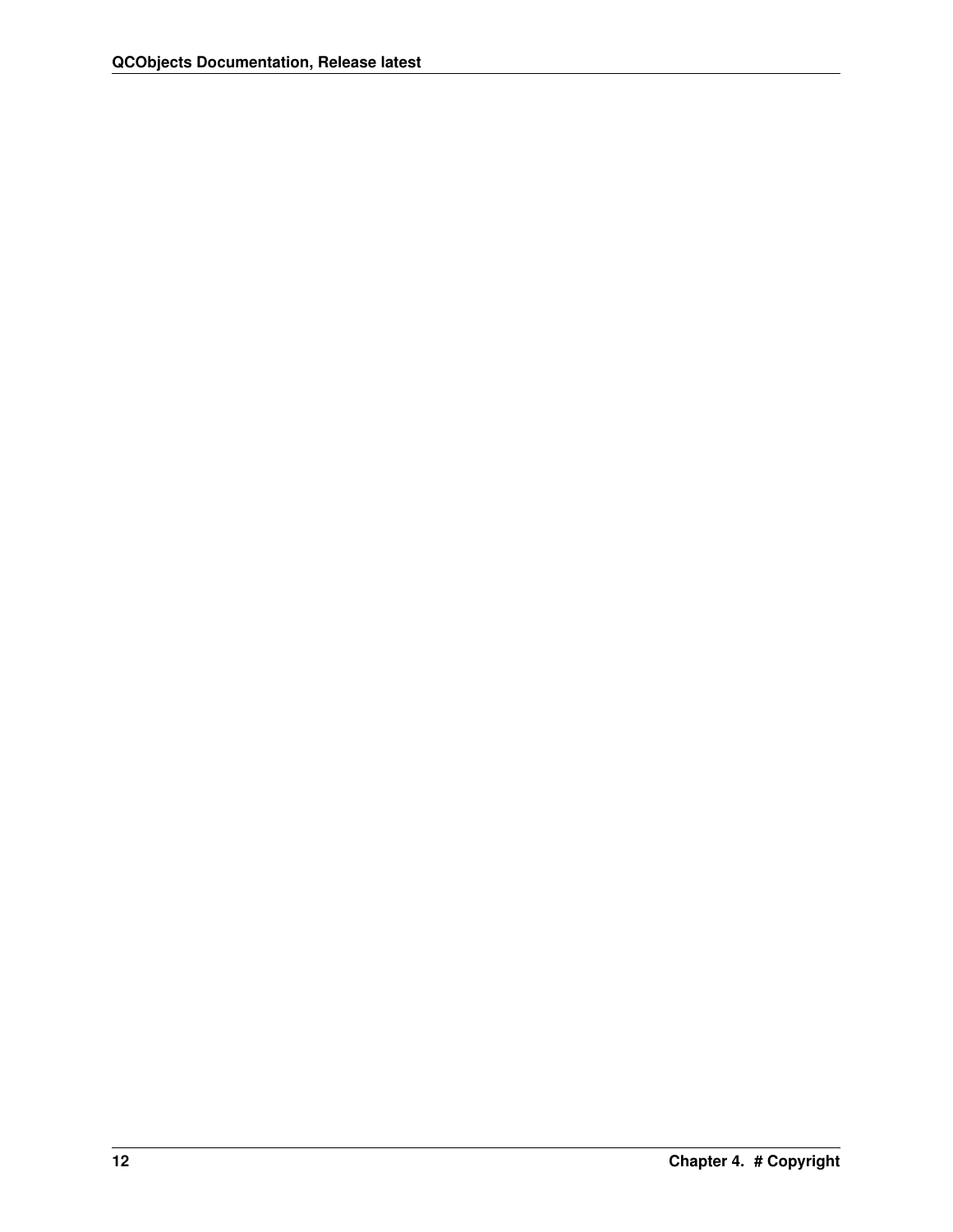<span id="page-16-0"></span># Demo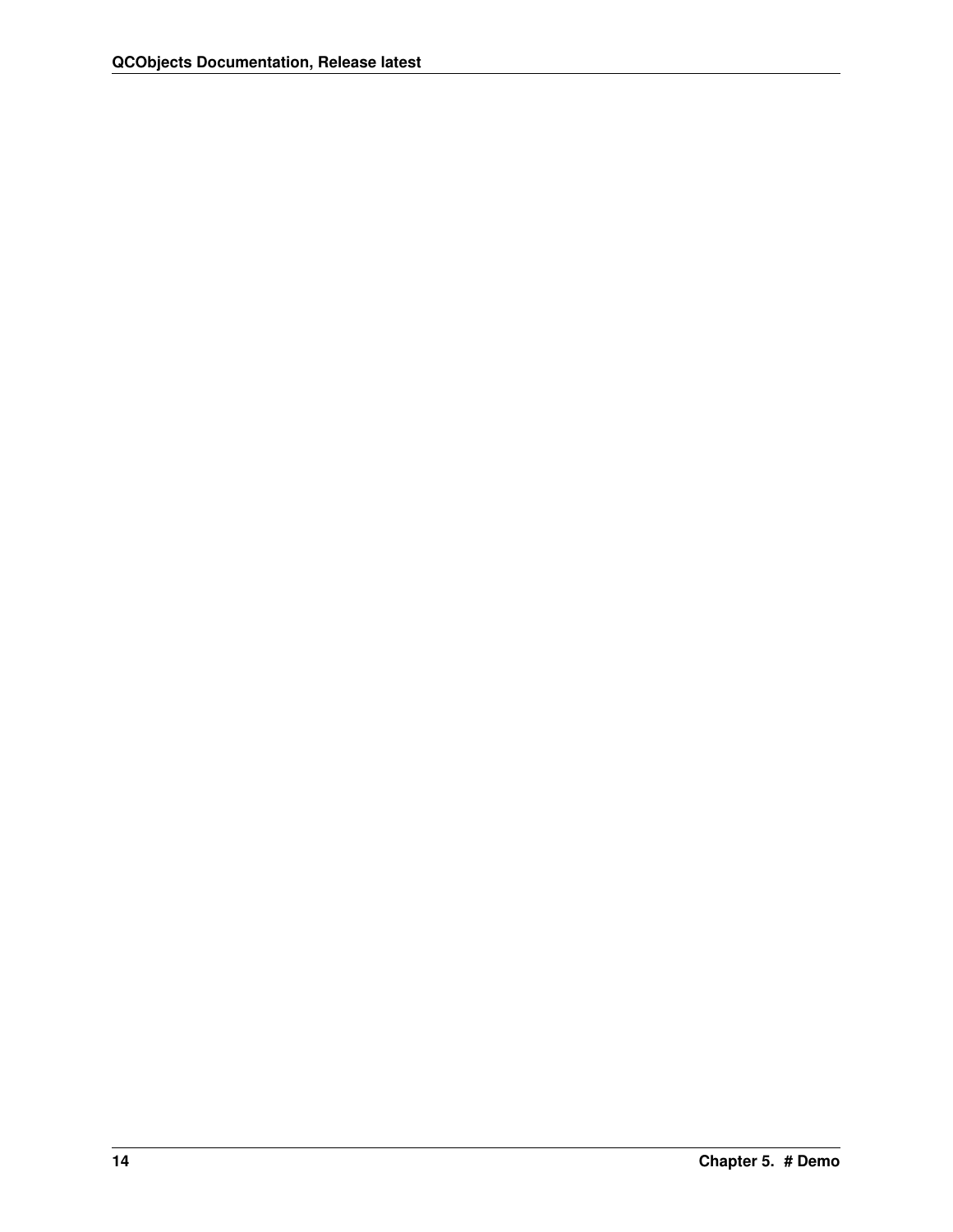Demo Using Foundation

<span id="page-18-0"></span>Check out a demo using Foundation components here: [Demo Using Foundation](https://github.com/QuickCorp/quickobjects_sample1foundation)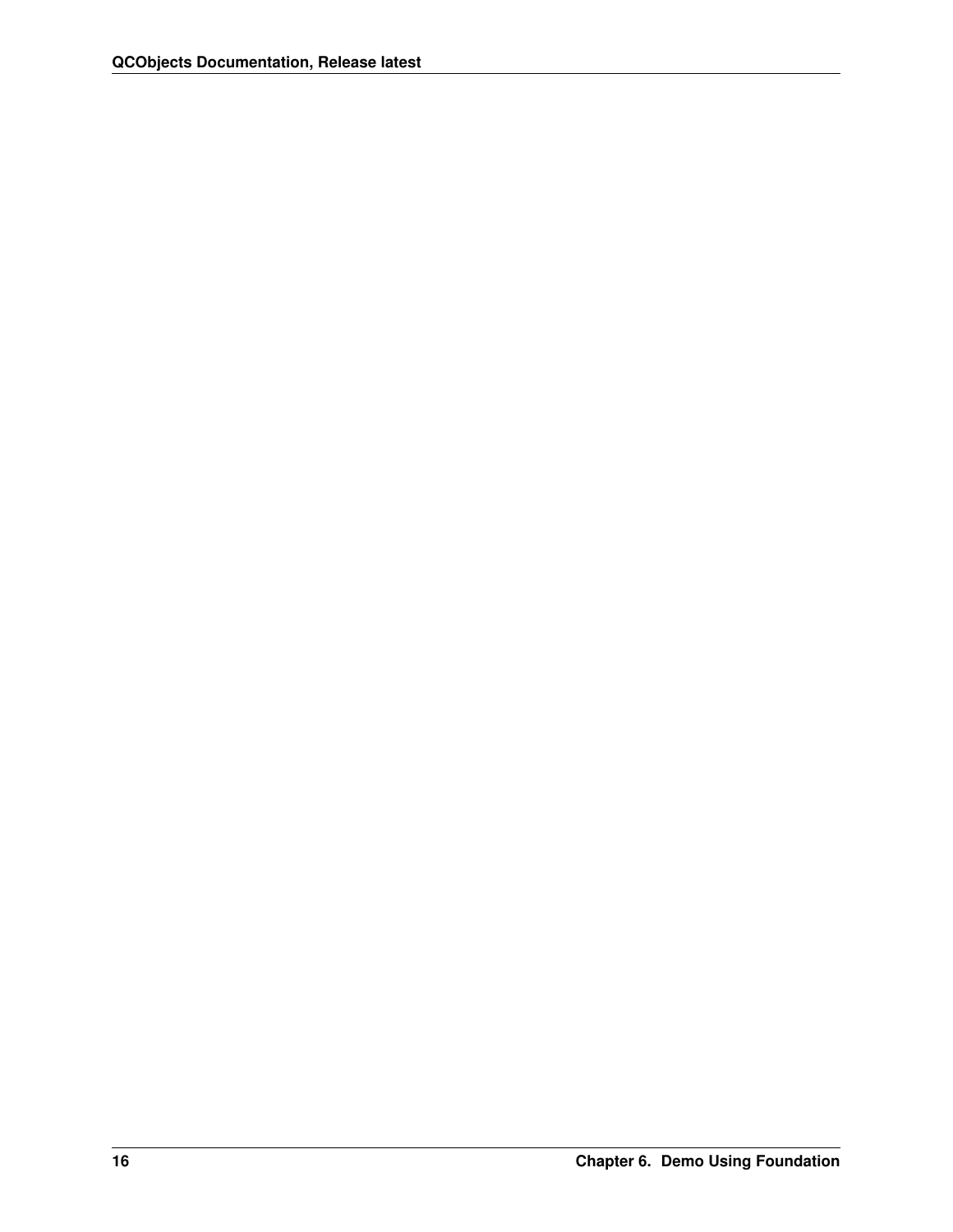Demo Using Materializecss

<span id="page-20-0"></span>Check out a demo using MaterializeCSS here: [Demo Using Materializecss](https://qln.link)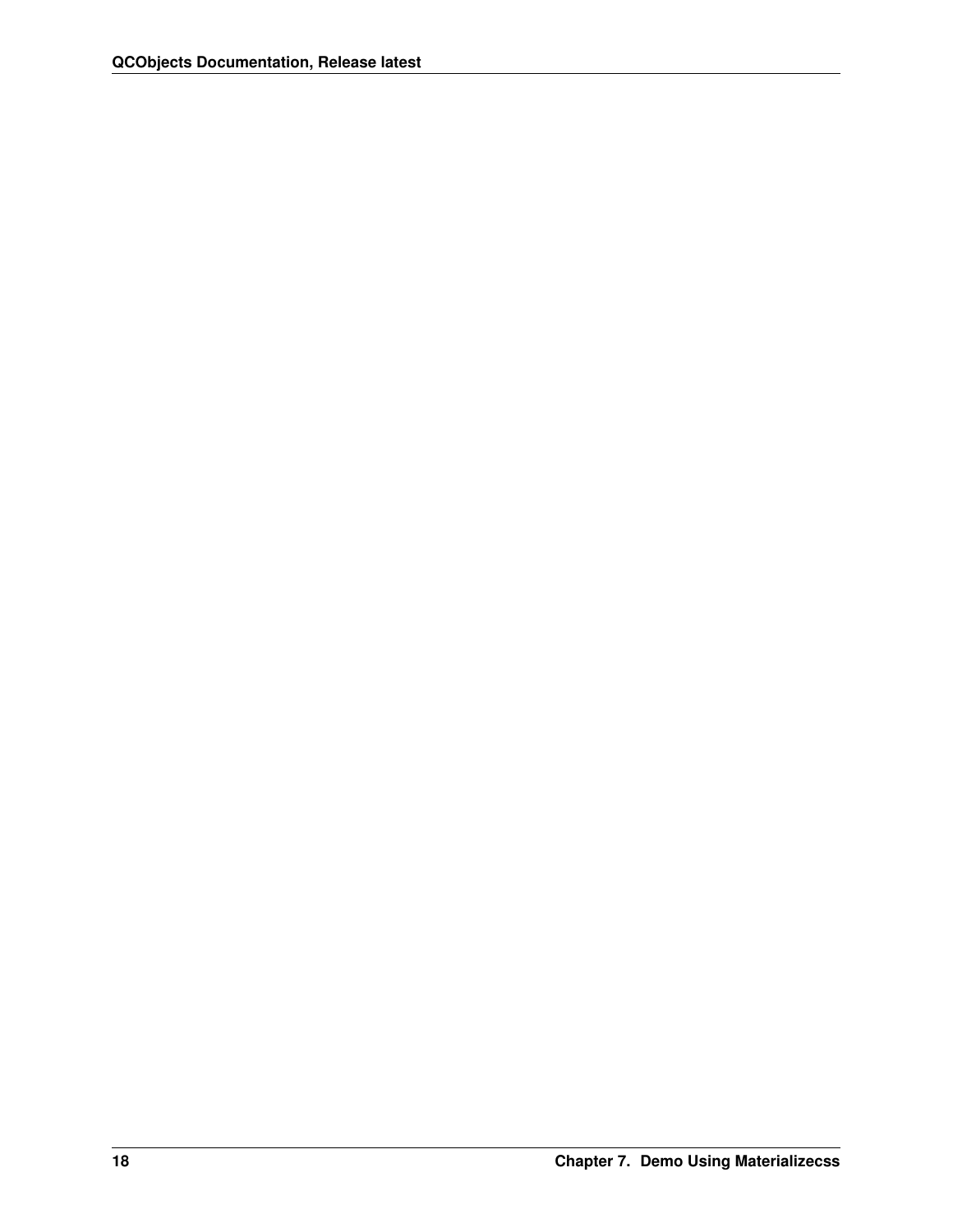Demo Using Raw CSS

<span id="page-22-0"></span>Check out a demo using raw CSS: [Demo Using Raw CSS](https://github.com/QuickCorp/qcobjects_profile_browser)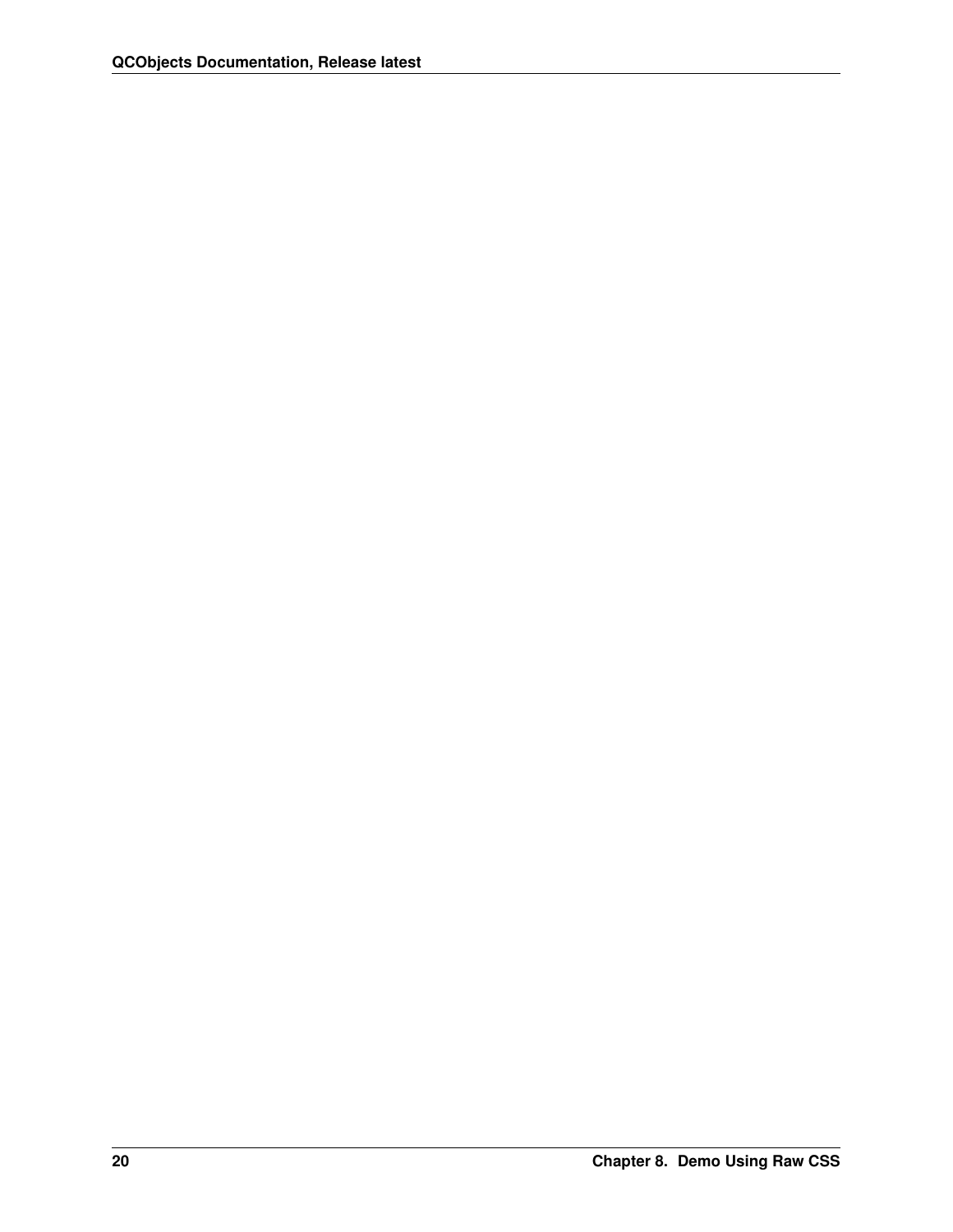#### <span id="page-24-0"></span>Another Basic Demo example: The simpliest demo example:

```
<!DOCTYPE html>
<html><head>
        <title>Demo</title>
        <script type="text/javascript" src="https://qcobjects.dev/QCObjects.js"></
˓→script>
        <script type="text/javascript">
            var canvas1, canvas2, canvas3, container;
        CONFIG.set('relativeImportPath','src/');
            /**
             * Main import sentence.
             */
            Import('cl.quickcorp',function (){
                /**
                 * Super Container MyOwnBody
                 \star/Class('MyOwnBody',HTMLBodyElement,{
                    customAttr:'custom',
                    body:document.body // breakes default body element and replace
˓→with them
                });
                /**
                 * Another custom class definition
                 \star/Class('MyContainer',HTMLElement,{
                    width:400,
                    height:400,
                    customAttr:'custom attr container'
                });
```
(continues on next page)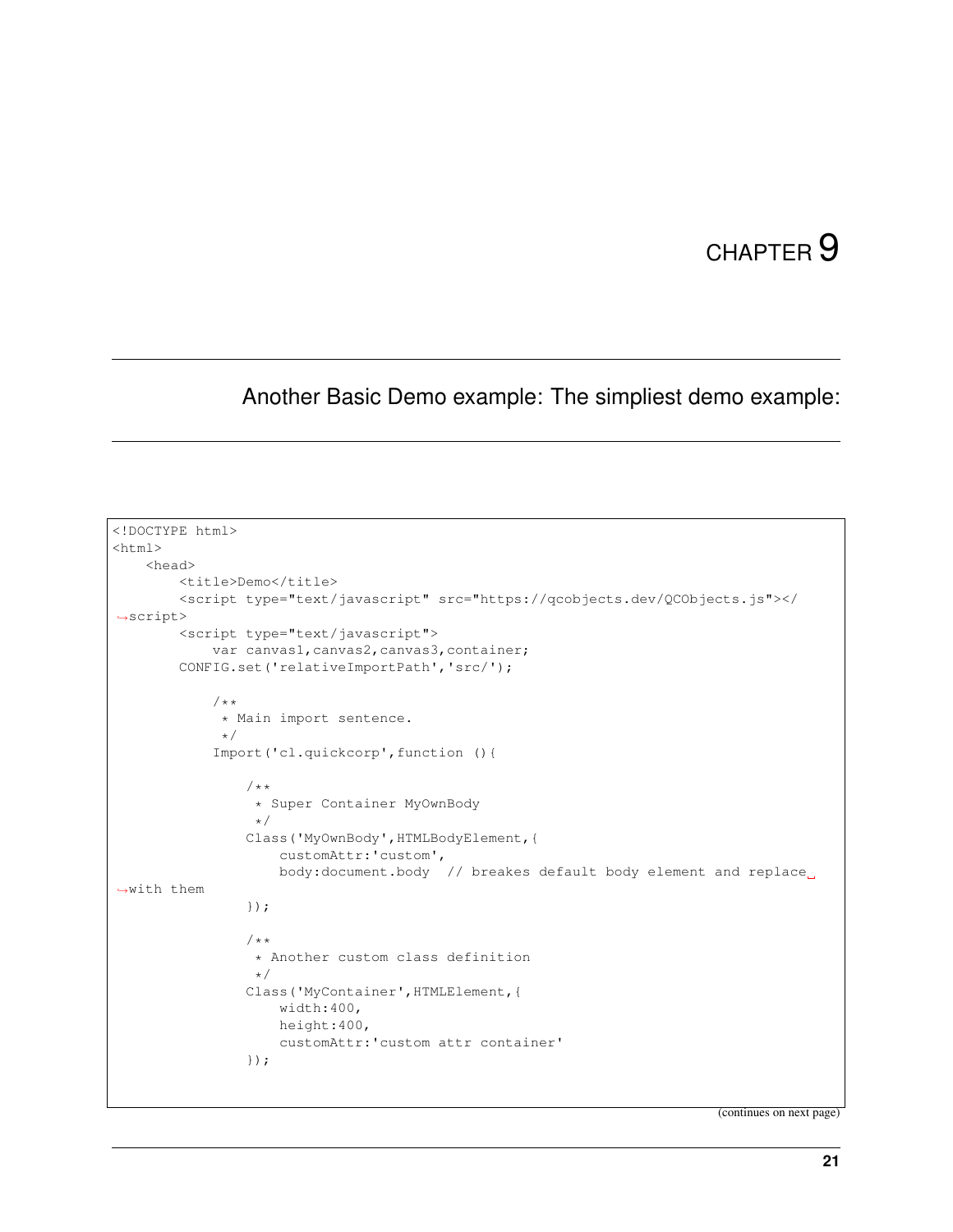/\*\*

(continued from previous page)

```
* Another custom class definition
                 */
               Class('canvas',HTMLCanvasElement,{
                   customAttr:'custom'
                });
                /** Another custom class definition
                \star/Class('MyCanvas2',HTMLCanvasElement,{});
               body = New(MyOwnBody); // binds to body
               body.css({backgroundColor:'#ccc'});
               container = document.getElementsByTagName('container')[0].
˓→Cast(MyContainer); // cast any javascript dom object to QC_Object class
               container.css({backgroundColor:'red'}); // access binding in two.
˓→directions to dom objects
                /*** Instance a new custom canvas
                 */
               canvas1 = New (canvas, {
           width:100,
           height:100,
          });
               canvas2 = New (canvas, {
           width:200,
                   height:100,
          });
               canvas3 = New (canvas, {
           width:300,
                   height:50,
          });
               canvas1.css({backgroundColor:'#000000'}); // like jquery and another
˓→style access
         canvas1.body.style.backgroundColor='#000000'; // standard javascript style
˓→access
               canvas2.body.style.backgroundColor='#0044AA'; // standard javascript
˓→style access
               canvas3.body.style.backgroundColor='green'; // standard javascript
˓→style access
               canvas1.append(); //append canvas1 to body
               canvas2.attachIn('container'); // attach or append to specific tag.
˓→containers
               container.append(canvas3); // append canvas3 to custom tag binding
// canvas1.body.remove(); // remove canvas1 from dom
               body.append(canvas3); // append canvas3 to body
         // using components
         var c1 = New(Component,{'templateURI':'templatesample.html',cached:false});
         document.body.append(c1); // appends the c1 to the body
```
(continues on next page)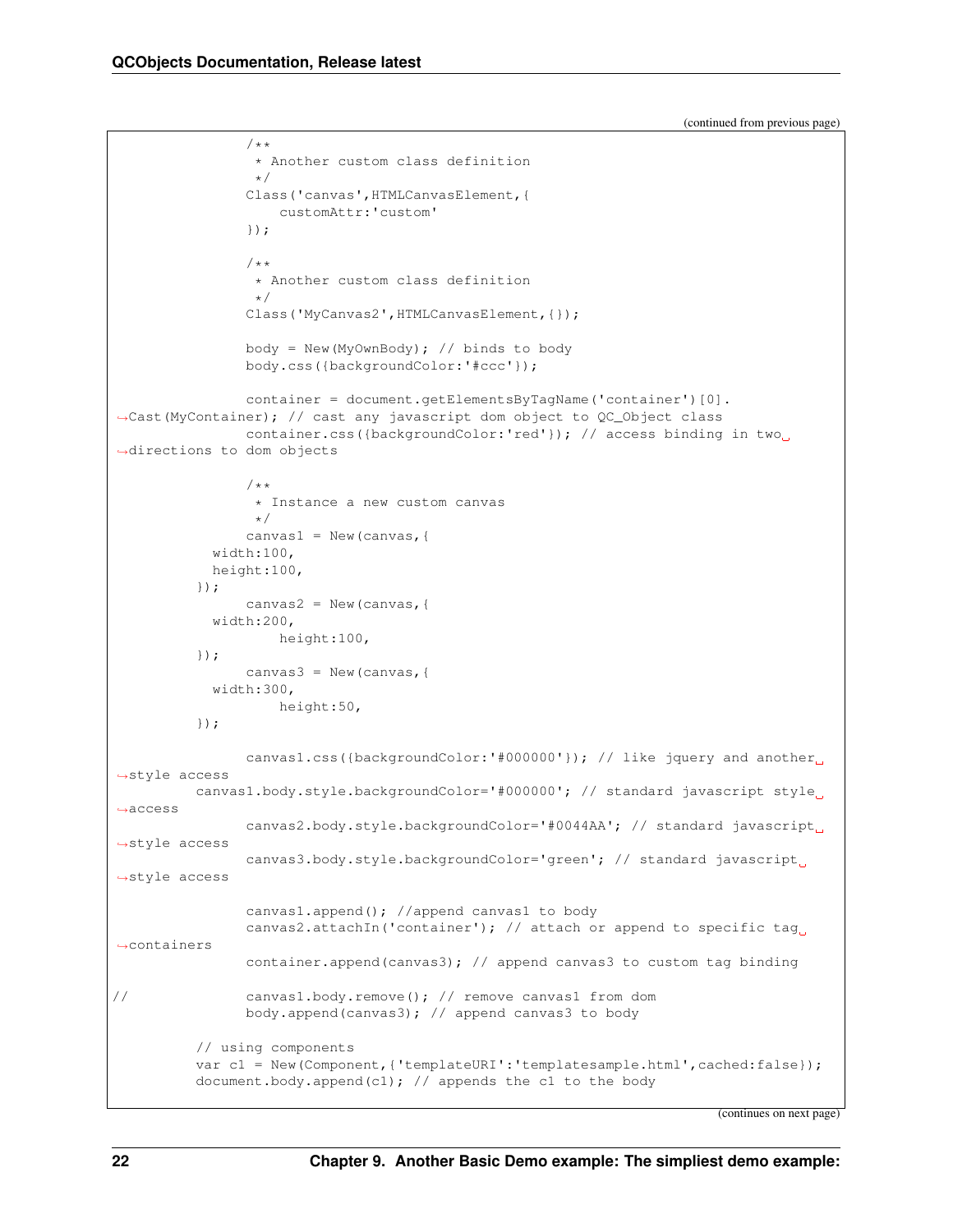(continued from previous page)

```
});
        </script>
    </head>
    <body>
        <container id="contentLoader" ></container>
    </body>
\langle/html>
```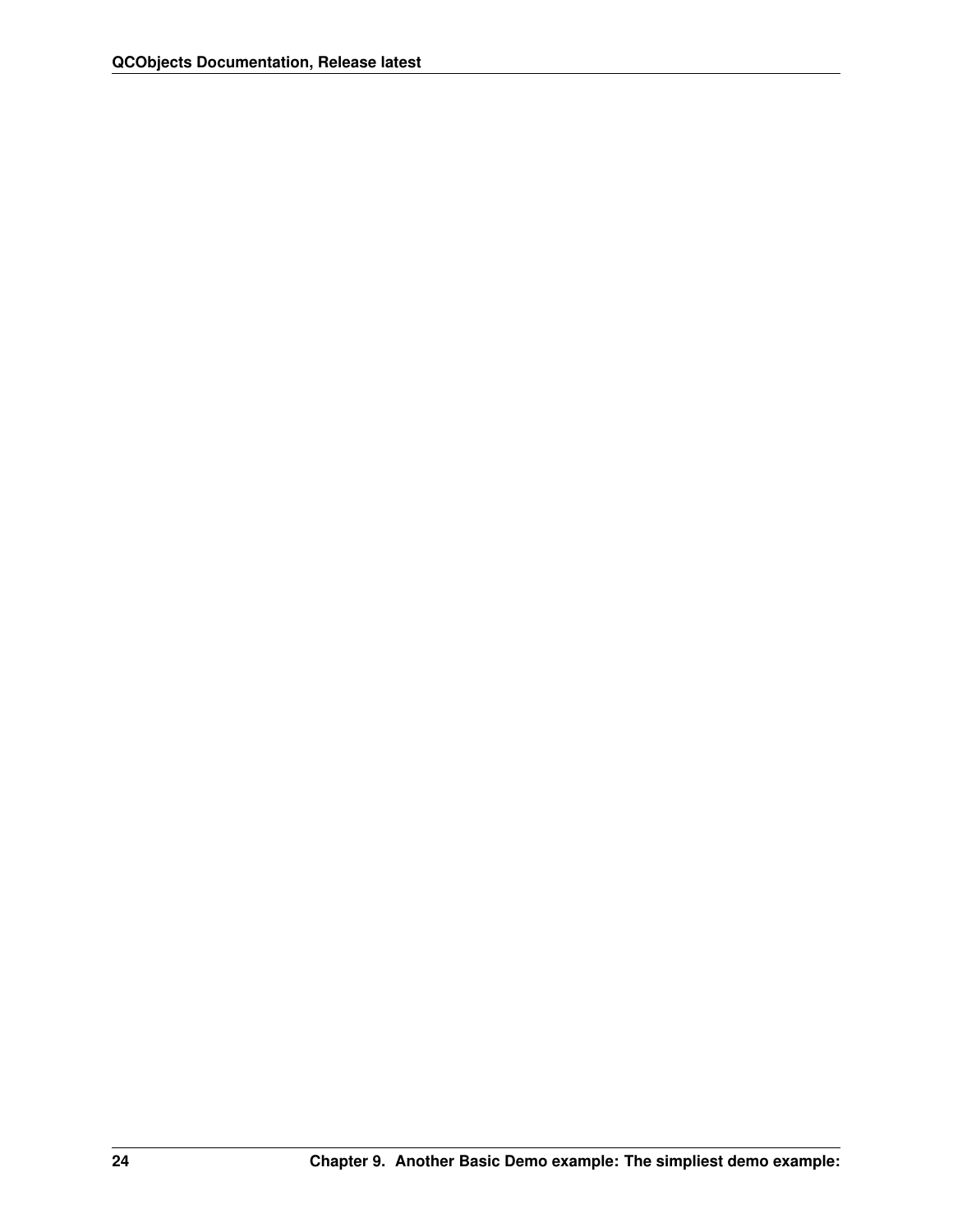# Fork

<span id="page-28-0"></span>Please fork this project or make a link to this project into your README.md file. Read the LICENSE.txt file before you use this code.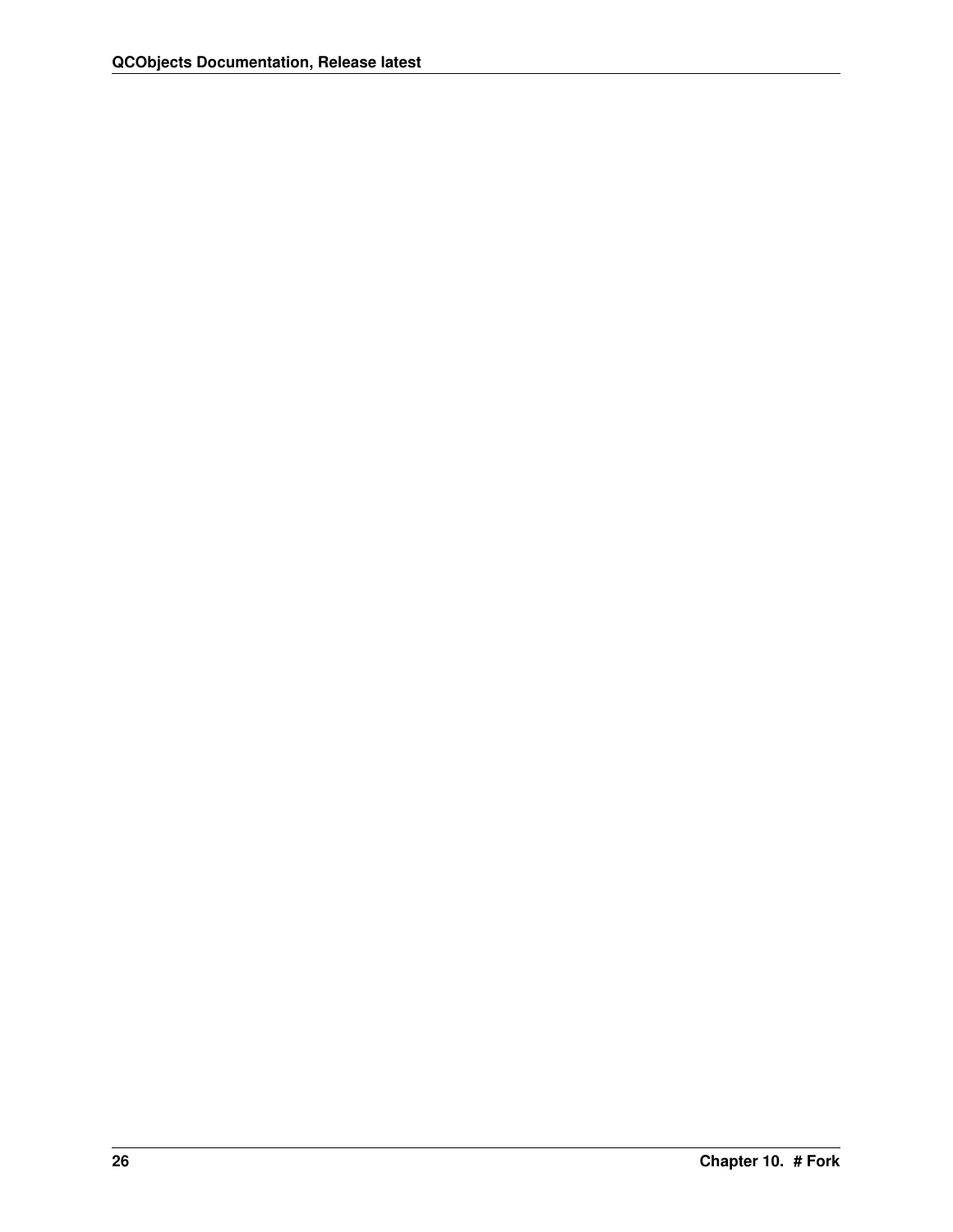# Become a Sponsor

<span id="page-30-0"></span>If you want to become a sponsor for this wonderful project you can do it [here](https://sponsorsignup.qcobjects.dev/)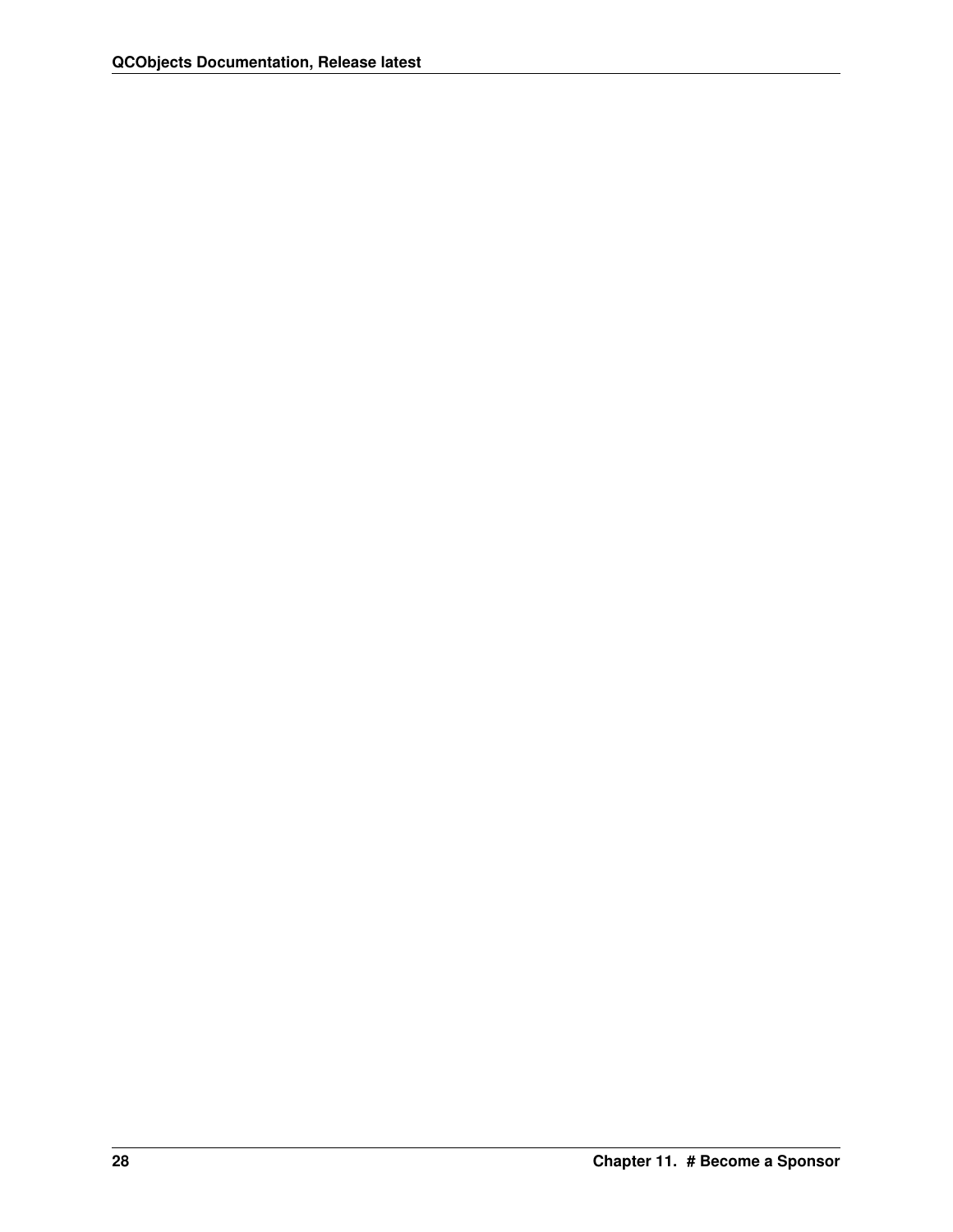# Check out the QCObjects SDK

<span id="page-32-0"></span>You can check out the [QCObjects SDK](https://sdk.qcobjects.dev/) and follow the examples to make your own featured components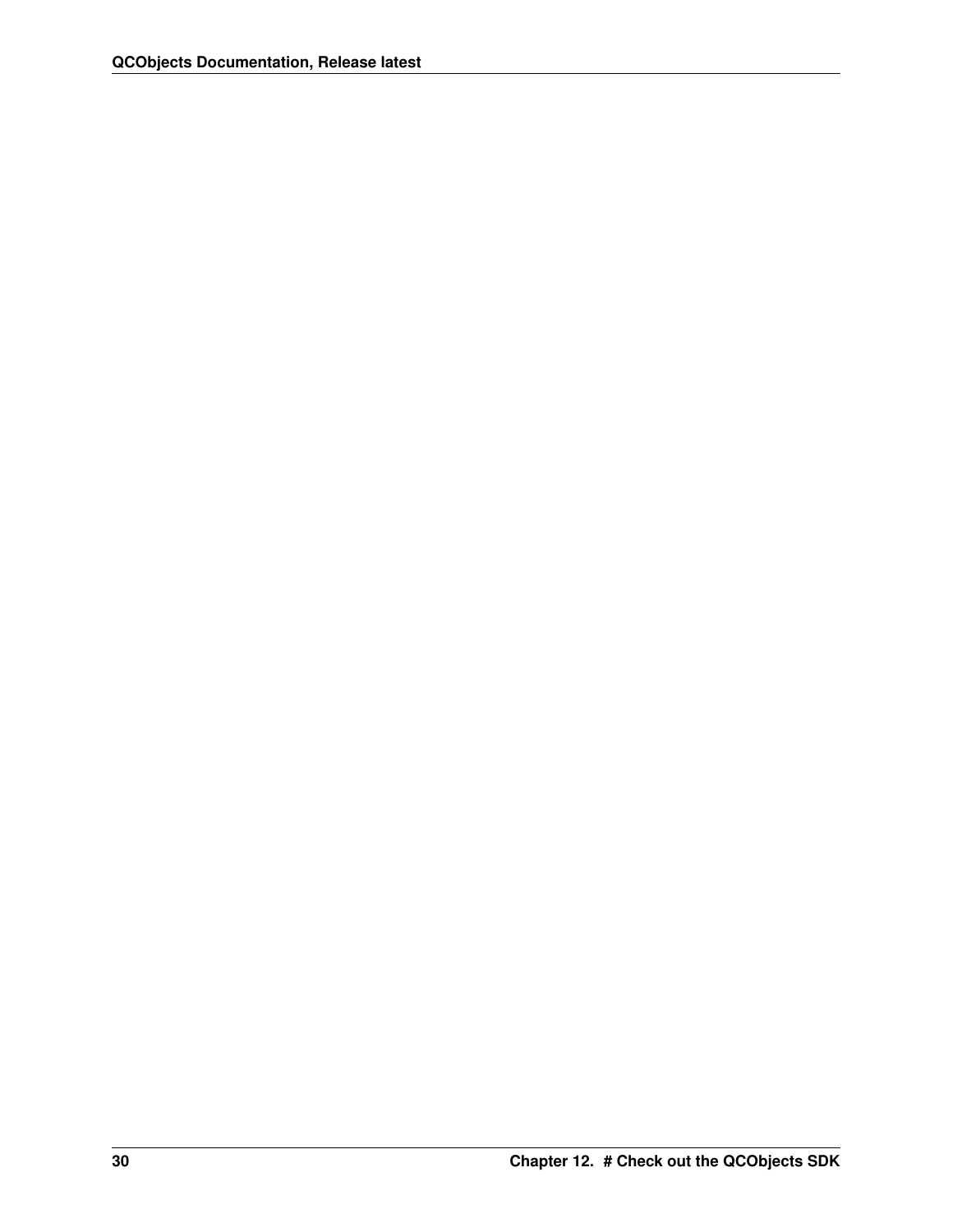# Donate

<span id="page-34-0"></span>If you like this code please [DONATE!](https://www.paypal.com/cgi-bin/webscr?cmd=_s-xclick&hosted_button_id=UUTDBUQHCS4PU&source=url)

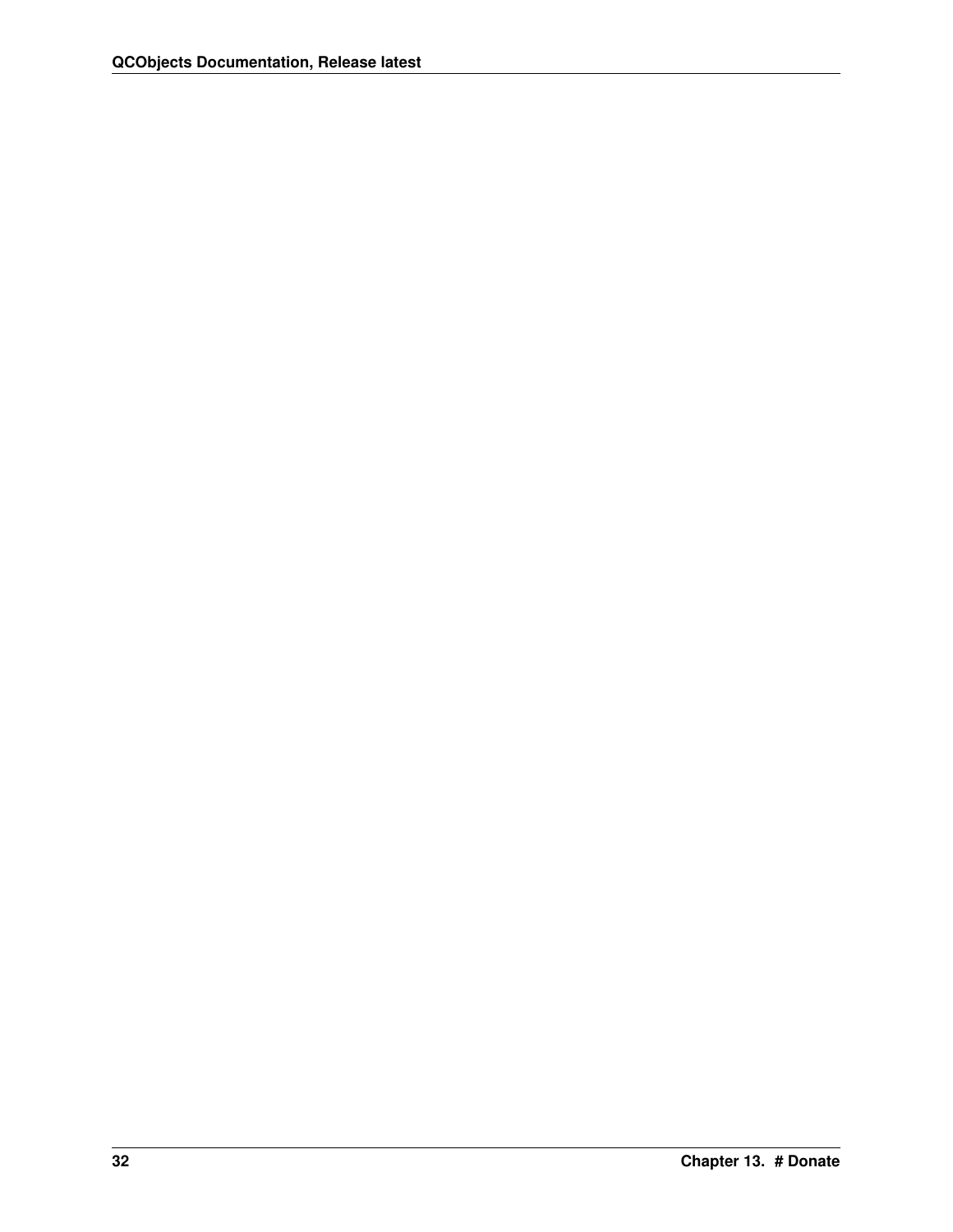# Installing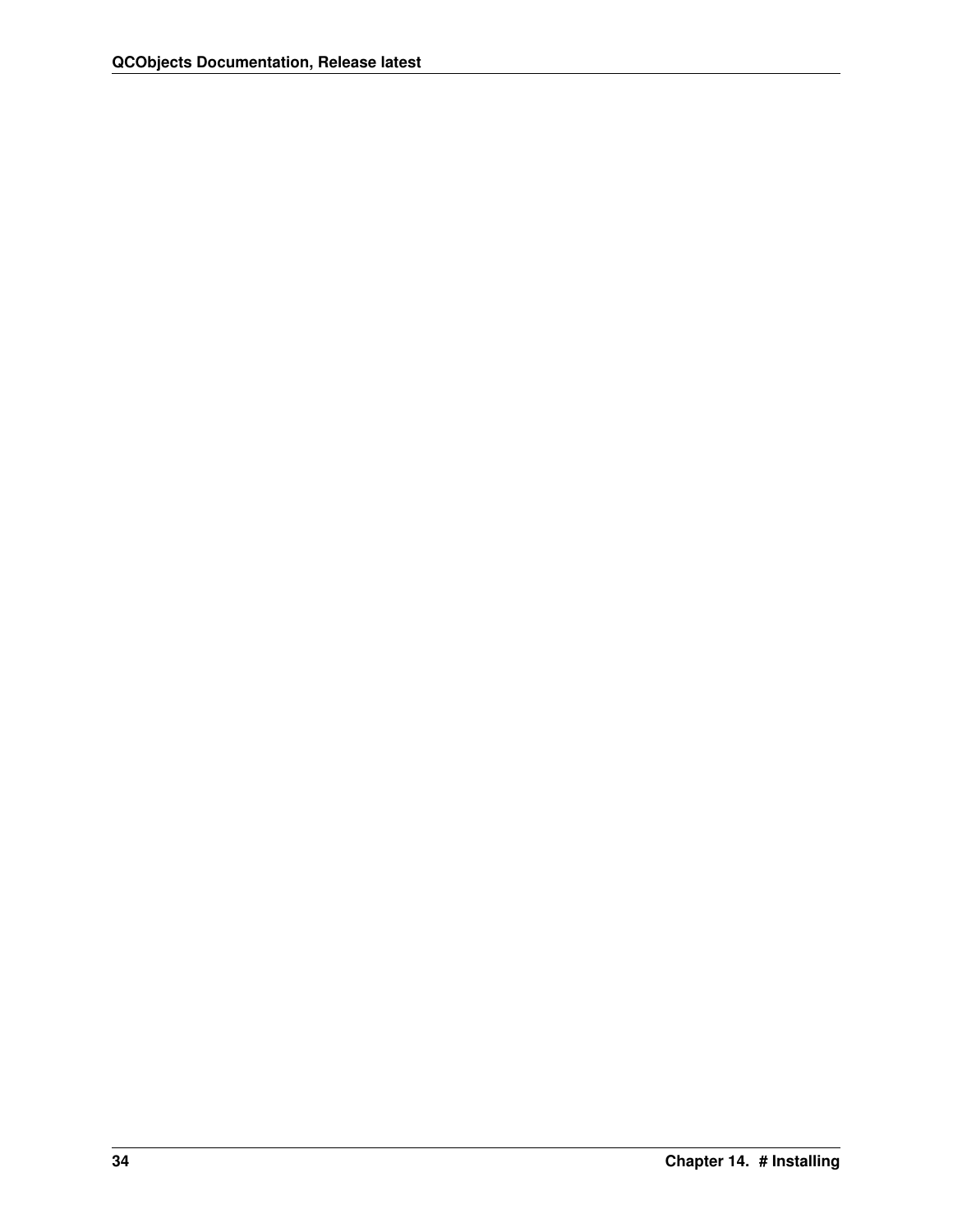Using QCObjects with Atom:

> apm install qcobjects-syntax

<https://atom.io/packages/qcobjects-syntax>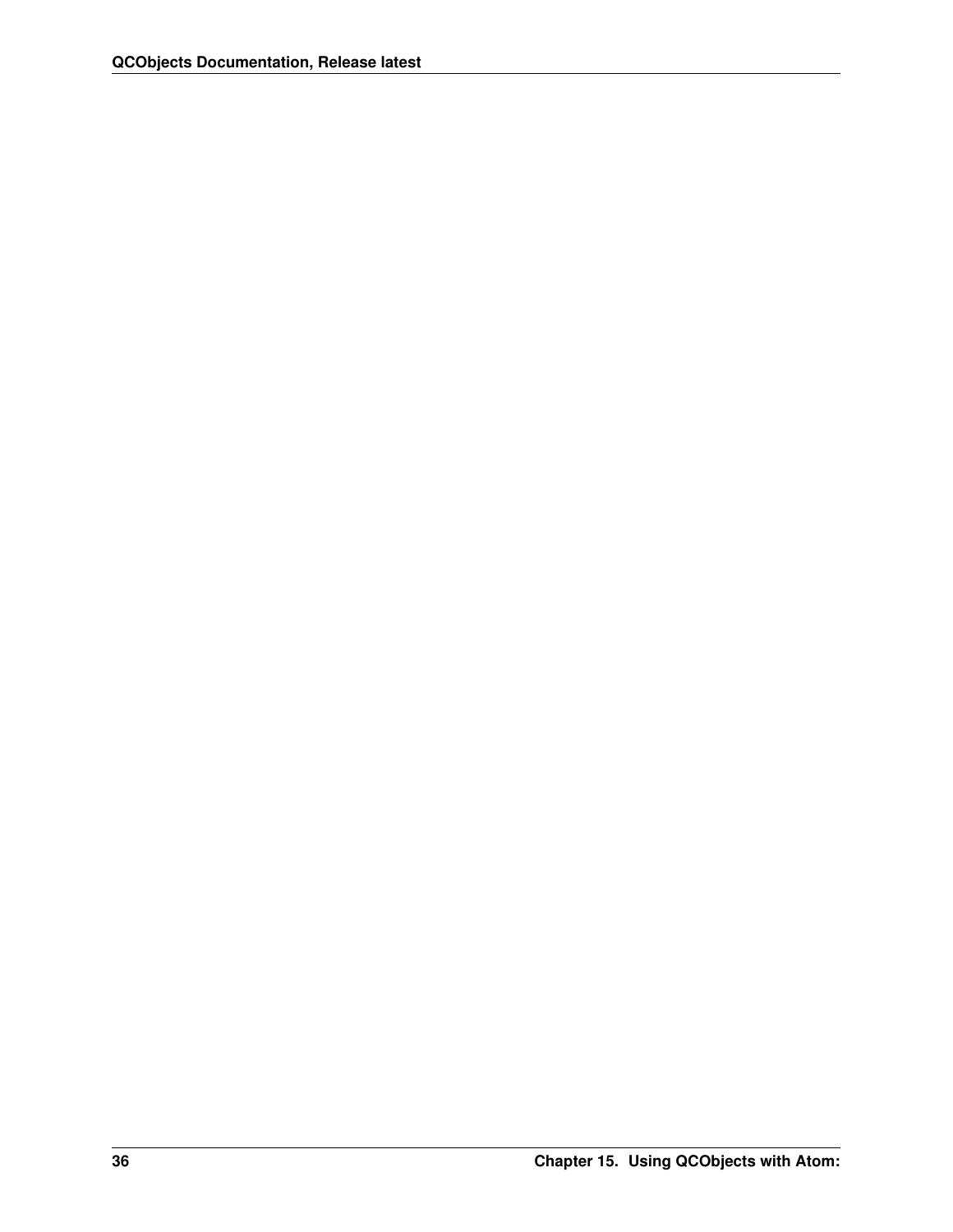Using QCObjects in Visual Studio Code:

<https://marketplace.visualstudio.com/items?itemName=Quickcorp.QCObjects-vscode>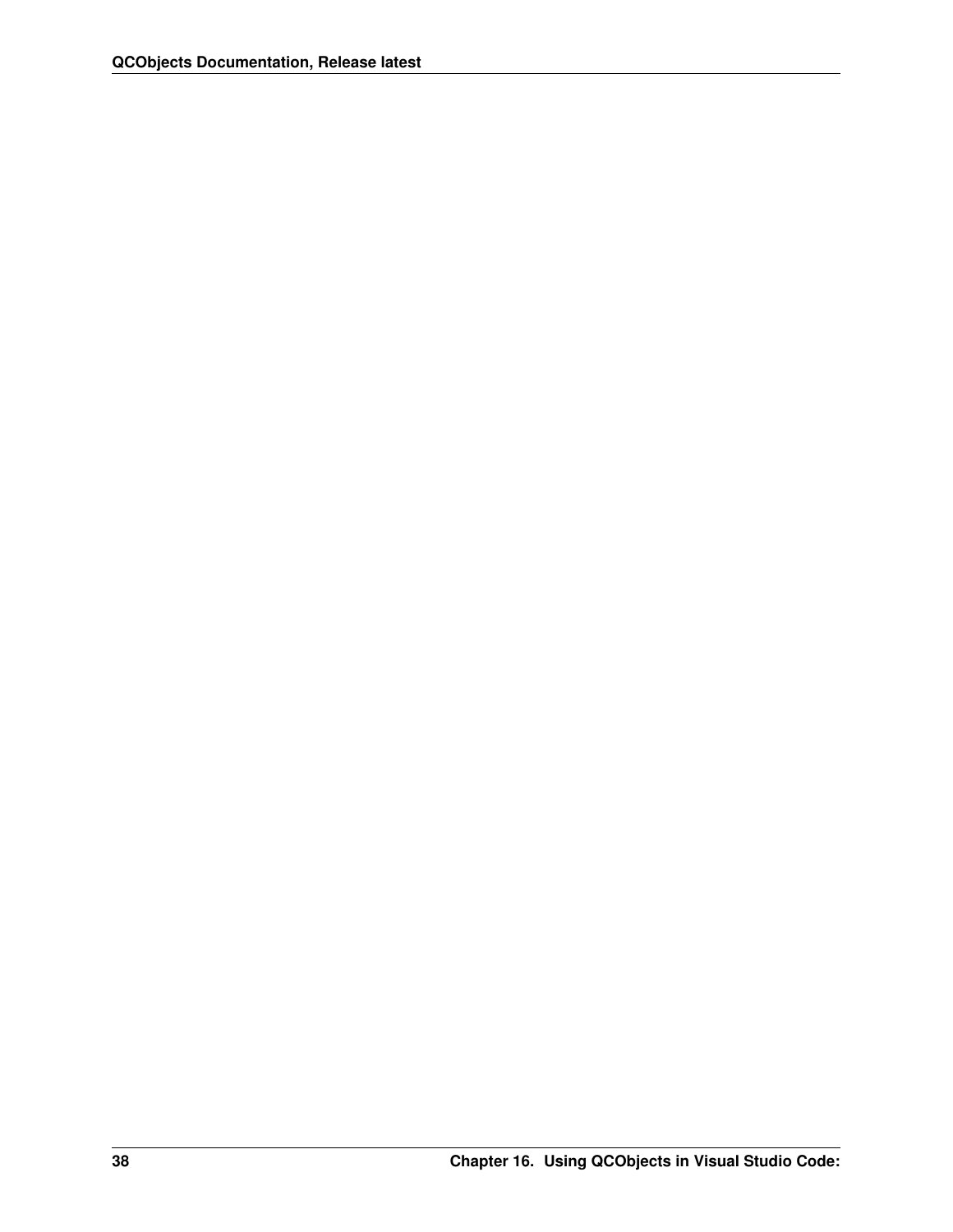Installing with NPM:

> npm install qcobjects-cli -g && npm install qcobjects --save

Fig. 1: screenshot2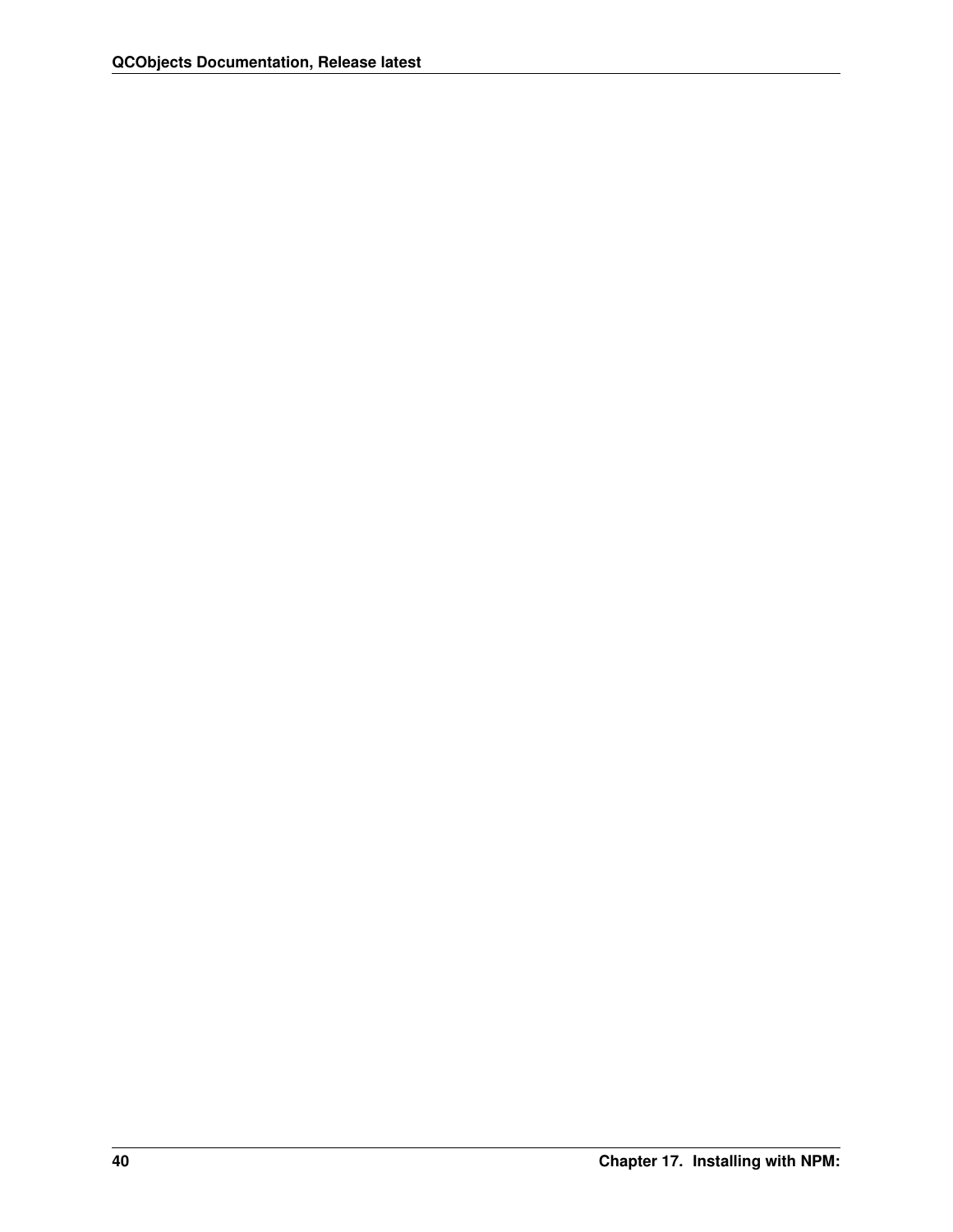### Installing the docker playground:

docker pull -a quickcorp/qcobjects && docker run -it --name qcobjects-playground --rm ˓<sup>→</sup>-it quickcorp/qcobjects

Fig. 1: screenshot3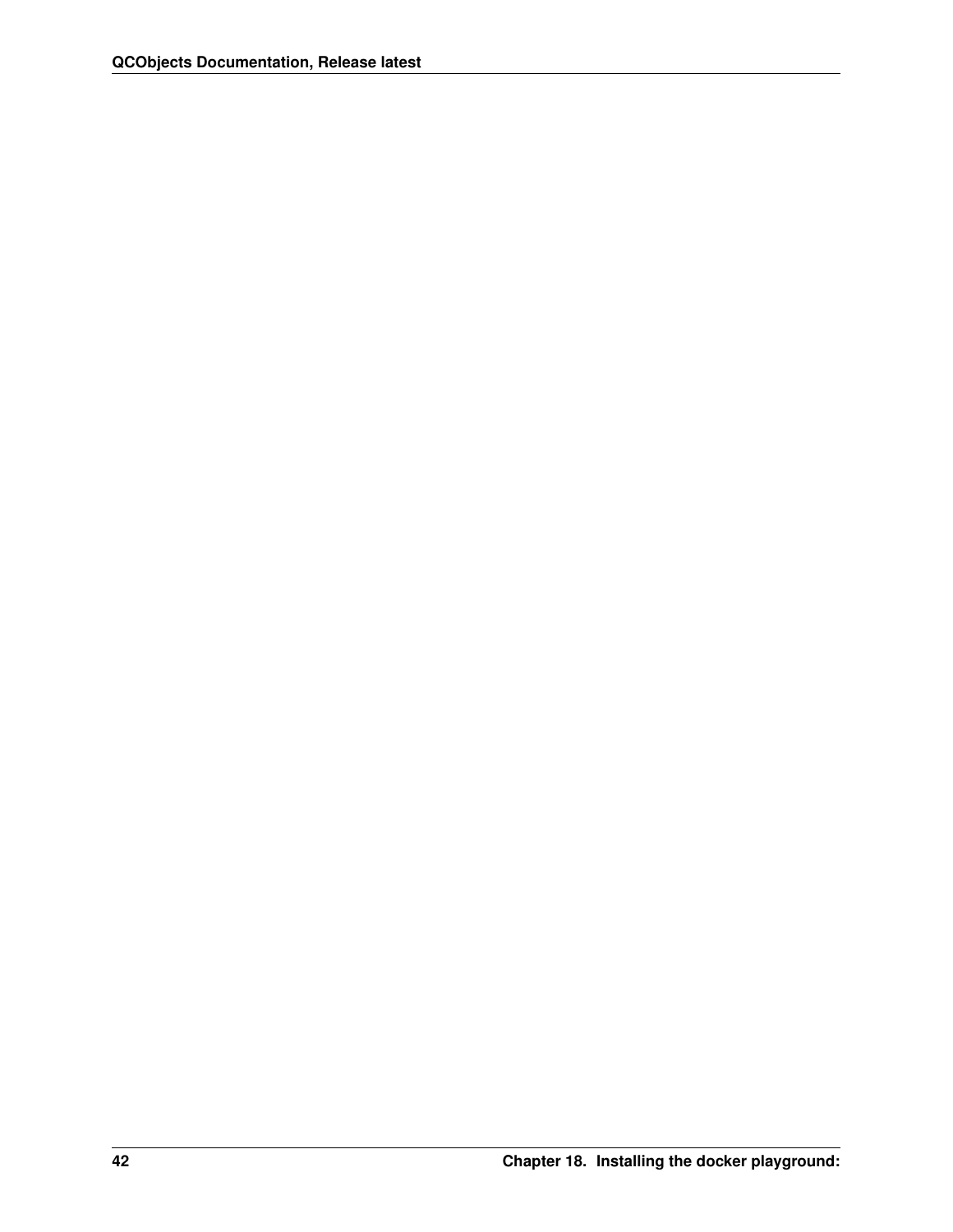Using the code in the straight way into HTML5:

<script type="text/javascript" src="https://qcobjects.dev/QCObjects.js"></script>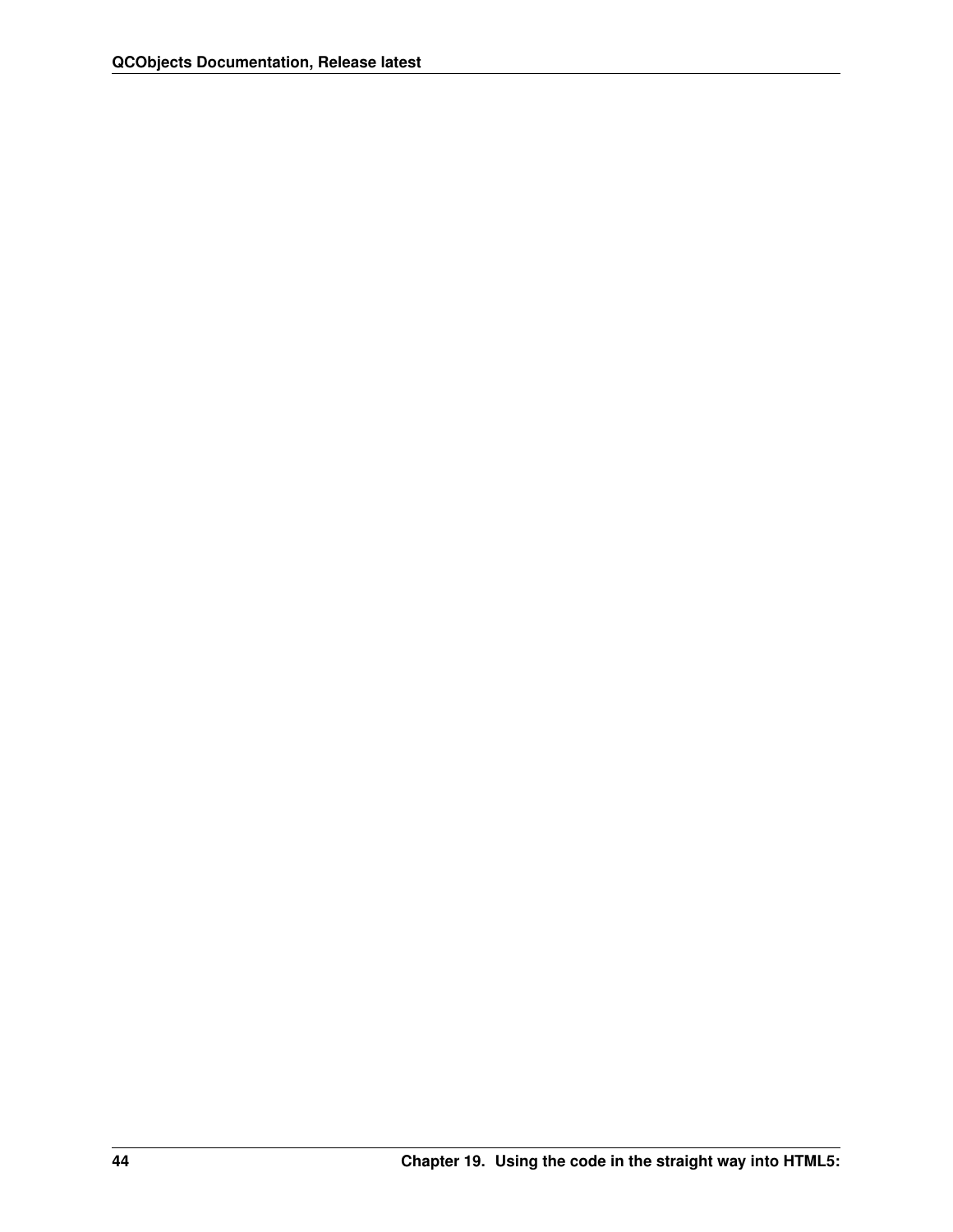# Reference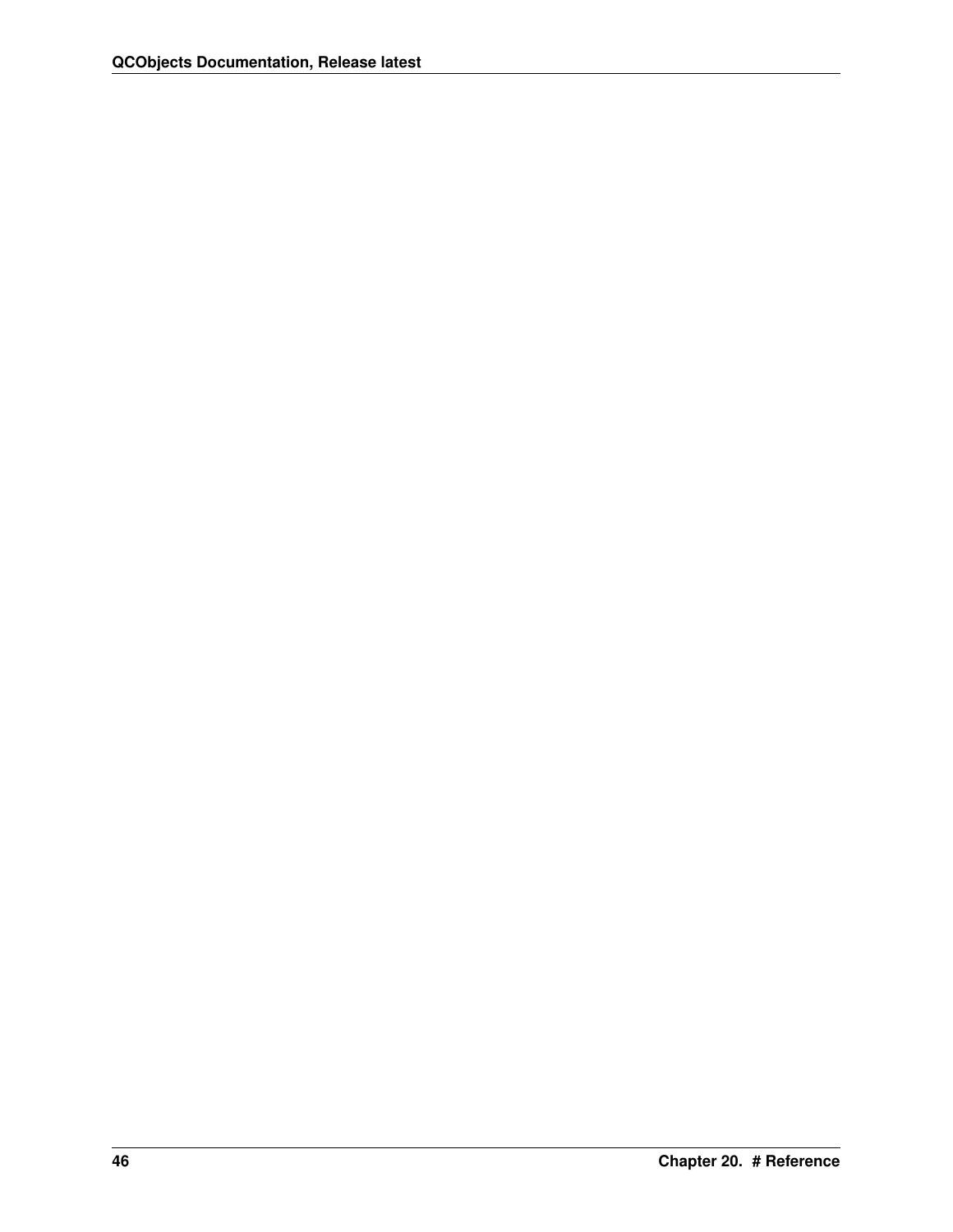#### **Essentials**

Here are the essentials symbols and concepts of [QCObjects](https://qcobjects.dev) Reference

Basic Type of all elements

With CompletStorageCache you can handle a cache for any object and save it in the local storage.

```
var cache = new CompletStorageCache({
                      index:object.id, // Object Index
                      load:(cacheController)=>{}, // A function to execute for the
˓→first time
                      alternate: (cacheController)=>{} // The alternate function to
˓→execute from the second time the source coude is loaded
                      });
```

```
var dataObject = {id:1,
                  prop1:1,
                  prop2:2
                };
var cache = new ComplexStorageCache({
   index: dataObject.id,
   load: (cacheController) => {
      dataObject = {
              id:dataObject.id,
              prop1:dataObject.prop1*2, // changing a property value
              prop2:dataObject.prop2
            };
     return dataObject;
    },
    alternate: (cacheController) => {
      dataObject = cacheController.cache.getCached(dataObject.id); // setting.
˓→dataObject with the cached value
      return;
    }
  });
```
(continues on next page)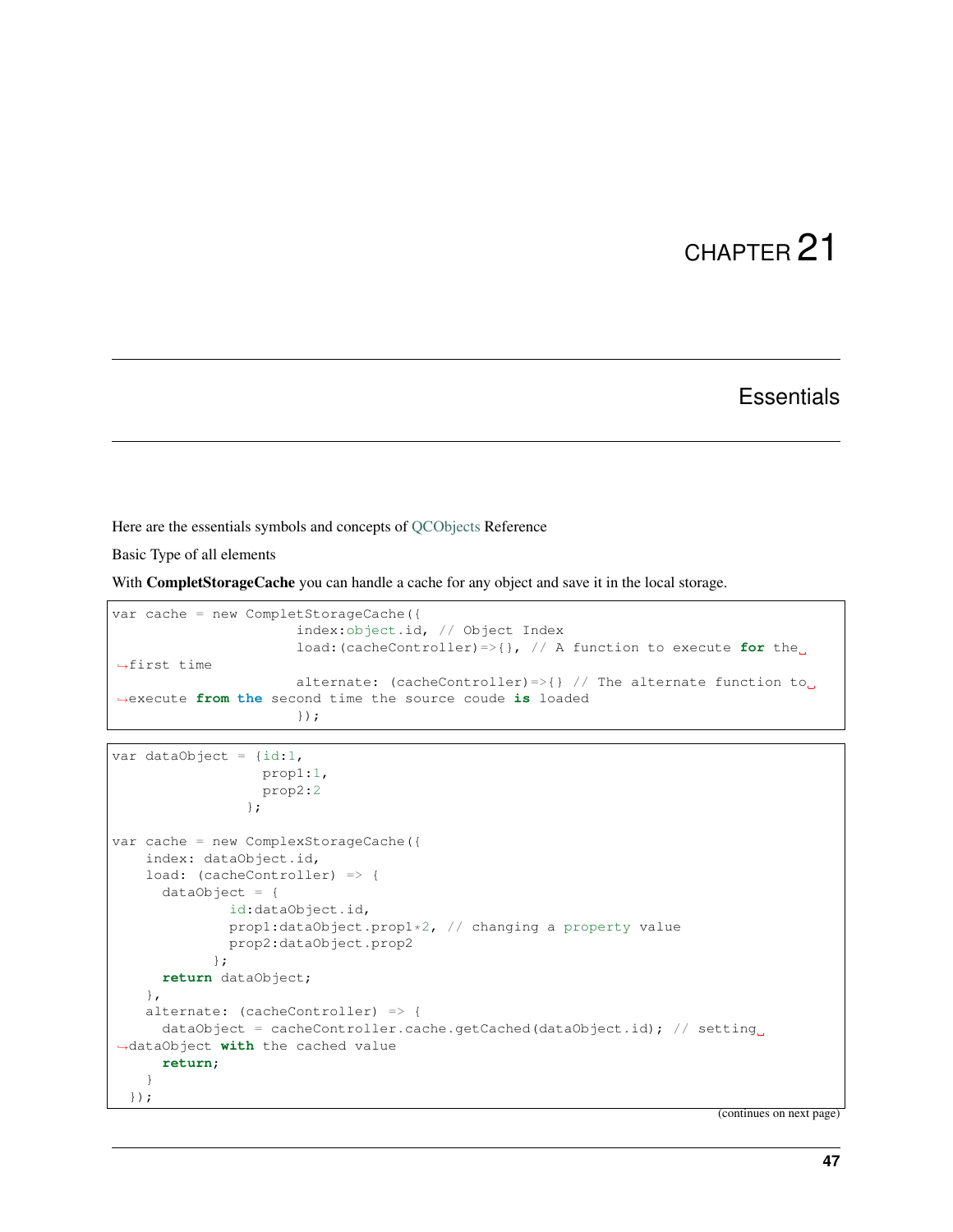(continued from previous page)

```
// Next time you can get the object from the cache
var dataObjectCopyFromCache = cache.getCached(dataObject.id);
console.log(dataObjectCopyFromCache); // will show the very same object value than
˓→dataObject
```
The asyncLoad function loads a code once in async mode. This is useful to asure some initial process don't replicate its execution and aren't loaded after sensitive code.

```
asyncLoad(()=>{
  // my code here
},args);
// Where args is an array of arguments, it can be the "arguments" special object
let doSomething = (\text{arg1}, \text{arg2}) =>{
```

```
asyncLoad((arg1,arg2)=>{
   console.log(arg1);
   console.log(arg2);
  },arguments);
};
doSomething(1,2); // the code of doSomething will be executed once after the rest of
˓→asyncLoad queue of functions and before the execution of Ready event.
```
This is NOT the class definition of ECMAScript 2015 (see [class ECMAScript 2015](https://developer.mozilla.org/en-US/docs/Web/JavaScript/Reference/Classes) for reference).

Class is a special function to help you to declare a class in an easier and compatible way. It works cross-browser, and I hope ECMA could adopt something like that in the future. To let javascript not to be confuse about this, [QCObjects](https://qcobjects.dev) uses "Class" not "class" (note the Camel Case).

Class('MyClassName',MyClassDefinition);

Where MyClassDefinition is an object with a QCObjects prototype

```
Class('MyClassName',InheritClass,{
  propertyName1:0, // just to declare purpose
  propertyName2:'',
  classMethod1: function (){
    // some code here
   // note you can use "this" object
   return this.propertyName1;
  },
  classMethod2: function () {
    // some code here
   return this.propertyName2;
  }
});
var newObject = New (MyClassName, {
   propertyName1:1, // this initializes the value in 1
   propertyName2:"some value"
});
console.log(newObject.classMethod1()); // this will show number 1
console.log(newObject.classMethod2()); // this will show "some value"
```
This is a special method inserted to make your life easier when you want to dynamically manipulate the **DOM**. You can insert even a Component, a QCObjects Object or a DOM Element inside another HTMLElement.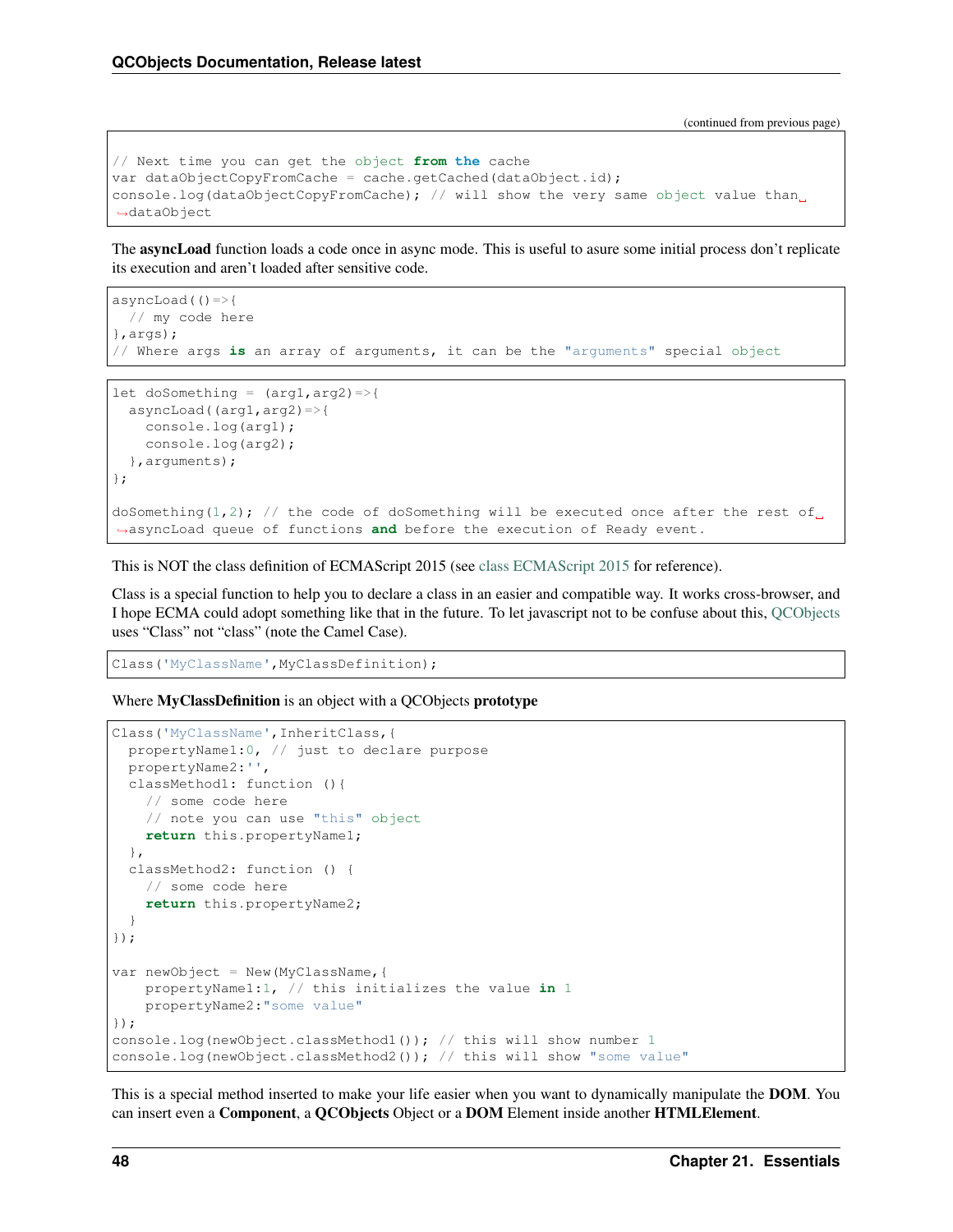[element].append([object **or** element]);

```
// This will create a QCObjects class named "canvas" extending a HTMLCanvasElement
˓→with a customAttr property that has a "custom" value
Class('canvas', HTMLCanvasElement, {
 customAttr:'custom'
});
// This will declare an instance canvas1 from the class canvas
let canvas1 = New (canvas, {
            width:100,
            height:100,
          });
// This will append the canvas1 object to the document body
document.body.append(canvas1);
```
When you extend a OCObjects class from another one, you can use super method to get an instance from the main class definition.

```
_super_('MySuperClass','MySuperMethod').call(this,params)
// where this is the current instance and params are method parameters
```

```
Class('MySuperiorClass', InheritClass, {
  propertyName1:0, // just to declare purpose
  propertyName2:'',
  classMethod1: function (){
   // some code here
   // note you can use "this" object
   return this.propertyName1;
 },
});
Class('MyClassName',MySuperiorClass,{
 propertyName1:0, // just to declare purpose
 propertyName2:'',
 classMethod2: function () {
    // The next line will execute classMethod1 from MySuperiorClass
    // but using the current instance of MyClassName1
    return _super_('MySuperiorClass','classMethod1').call(this);
  }
});
var newObject = New (MyClassName, {
   propertyName1:1, // this initializes the value in 1
   propertyName2:"some value"
});
console.log(newObject.classMethod2()); // this will show the number 1
```
Creates an object instance of a QCObjects class definition.

```
let objectInstance = New(QCObjectsClassName, properties);
// where properties is a single object with the property values
```
NOTE: In the properties object you can use single values or getter as well but they will be executed once.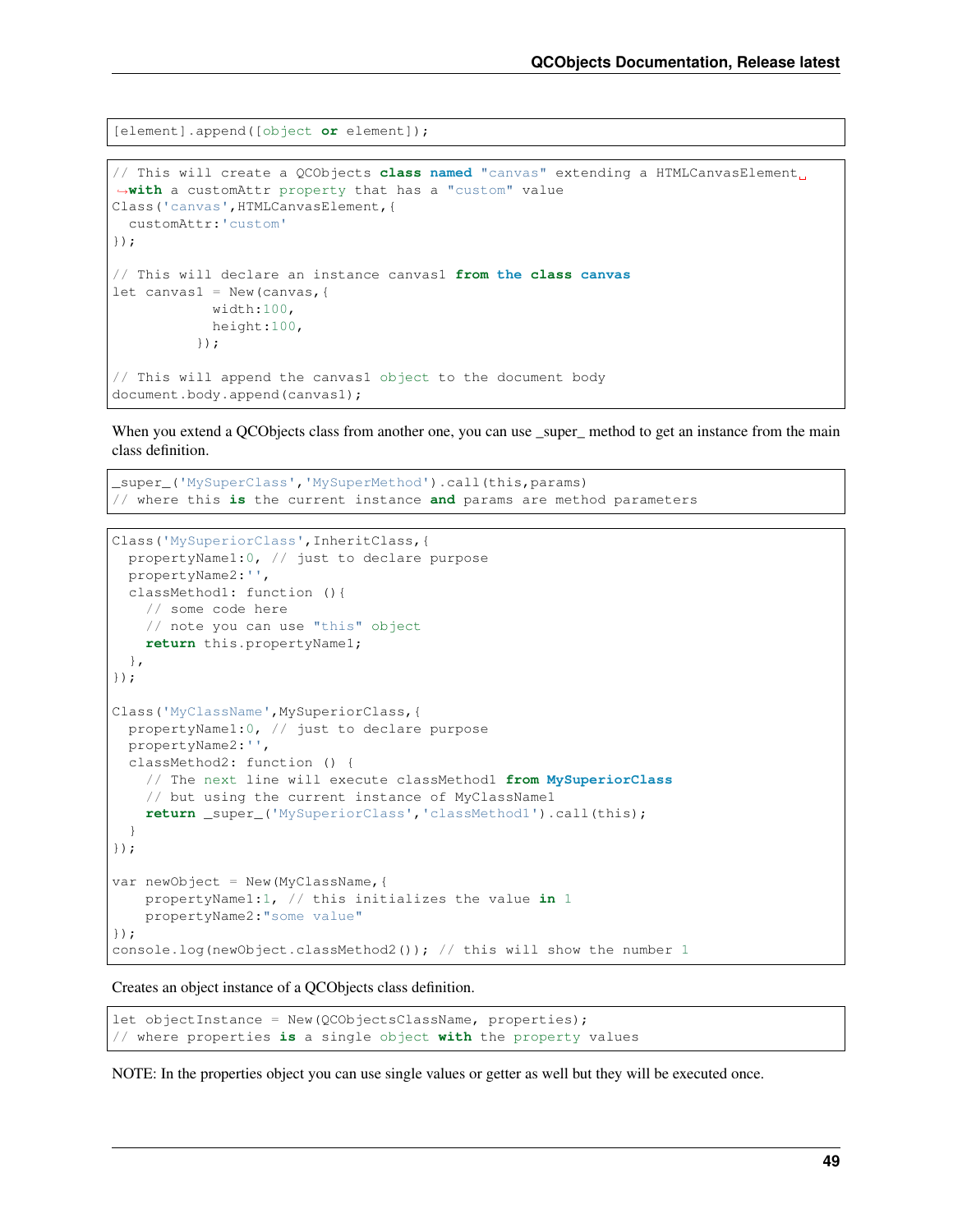```
Class('MyCustomClass',Object);
let objectInstance = New(MyCustomClass,{
 prop1:1,
  get randomNumber(){ // this getter will be executed once
   return Math.random();
  }
});
console.log(objectInstance.randomNumber); // it will show console.log(objectInstance.
˓→prop1); // it will show number 1
```
A single common used QCObjects class definition.

With \_Crypt you can encode serializable objects by a passphrase

```
var _string = New(_Crypt,{string:'hello world',key:'some encryption md5 key'});
console.log(_string._encrypt());
console.log( string. decrypt()); // decodes encrypted string to the source
\mathbf{v} \mathbf{v}#### Example (2):
```javascript
_Crypt.encrypt('hola mundo','12345678866');
Crypt.decrypt('nqCelFSiq6Wcpw==', '12345678866');
```
GLOBAL is a special QCObjects class to reach the global scope. It has a set and a get method to help you to manage the internal GLOBAL properties.

```
GLOBAL.set('globalProperty1','some value in global scope');
var globalProperty1 = GLOBAL.get('globalProperty1');
```
CONFIG is a smart class that manages the global settings of your application. You can get the properties either from a config.json or from the memory previously saved by a set() call.

1.- In your initial code set the CONFIG initial values:

```
CONFIG.set('someSettingProperty','some initial value');
```
2.- Then you can access it from anywhere in your code by using the get method:

var someSettingProperty = CONFIG.get('someSettingProperty');

1.- You need to indicate first that you are using a config.json file by setting the "useConfigService" value to true

CONFIG.set('useConfigService',true); // using config.json **for** custom settings config

2.- Once you have set the value above QCObjects will know and look to the next CONFIG settings into the file config.json in the basePath folder of your application.

There is also a way to use an encrypted config.json file in order to protect your settings robots that can steal unprotected data from your web application (like API keys web crawlers).

To encrypt your json file go to [https://config.qcobjects.dev,](https://config.qcobjects.dev) put your domain and the config.json content. The tool will encrypt your json and you can copy the encrypted content to insert it in your config.json file. OCObjects will know the data is encrypted and the process to decode the data will be transparent for you.

waitUntil is a helper just in case you are in trouble trying to run a code before a condition is true. The code inside waitUntil will be executed once.

NOTE: This is useful in some cases but an excessive use is not recommended.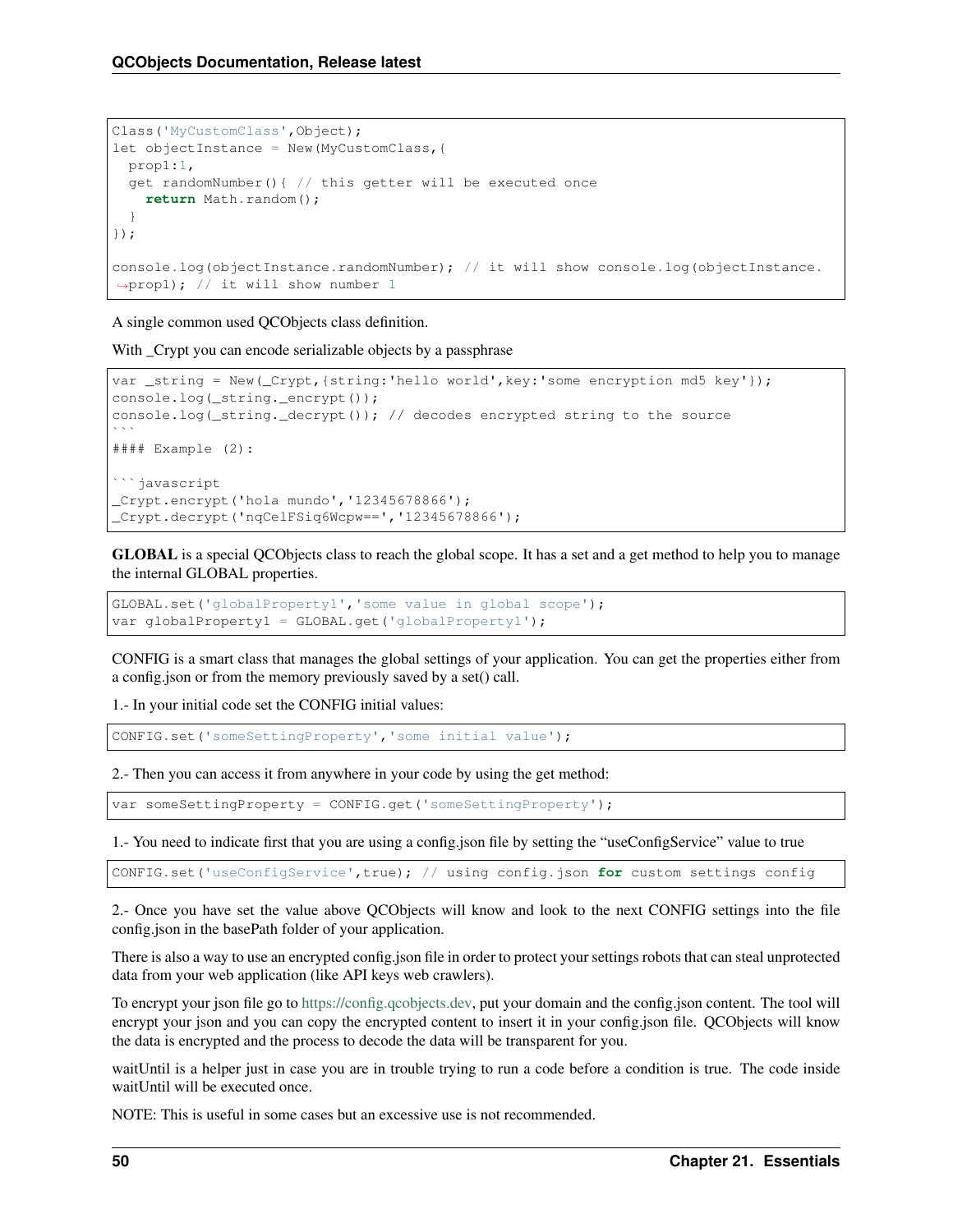```
waitUntil( ) =>{
  // the code that will be executed after the condition is true
},()=>{return condition;});
// where condition is what I want to wait for
```

```
let someVar = 0;
waitUntil( ) =>{
 console.log('someVar is present');
\}, () => {return typeof someVar != 'undefined'; });
// where condition is what I want to wait for
```
Defines a QCObjects package and returns it.

```
Package('packageName',[packageContent]);
```
Where packageContent is an array of QCObjects Classes. If you only pass the packageName param you will get the previously declared package content.

```
'use strict';
Package('org.quickcorp.main',[
  Class('Main',InheritClass,{
    propertyName1:'propertyValue1',
  }),
  Class('MyCustomClass', InheritClass, {
    propertyName2:'propertyValue2',
  }),
]);
```
let mainPackage = Package('org.quickcorp.main'); // this will **return** the previously ˓<sup>→</sup>declared content of package 'org.quickcorp.main' // mainPackage[0] will be the Main **class definition**. // This **is** useful **for** code introspection

Imports a package from another JS file

Import (packagename,[ready],[external]);

Where packagename is the name of the package, ready is a function that will be executed after the package is loaded, and external is a boolean value that indicates if the JS file is in the same origin or it is from another external resource.

Import('org.quickcorp.main');

The above code will try to import a JS fila named 'org.quickcorp.main.js' from the path specified in the **relativeIm**portPath settings value present in your CONFIG. Inside the JS file you have to define a package by using Package('org.quickcorp.main',[Class1, Class2. . . ])

```
Import('org.quickcorp.main',function (){
 console.log('remote import is loaded');
},true);
```
The above code this time is trying to load the same package but using an external path defined by the remoteImportsPath setting present in your CONFIG

NOTE: In both examples above you have not use or specify the ".js" extension. This it's used by default and can't be changed by security reasons.

Put a symbol (var or function) in the global scope.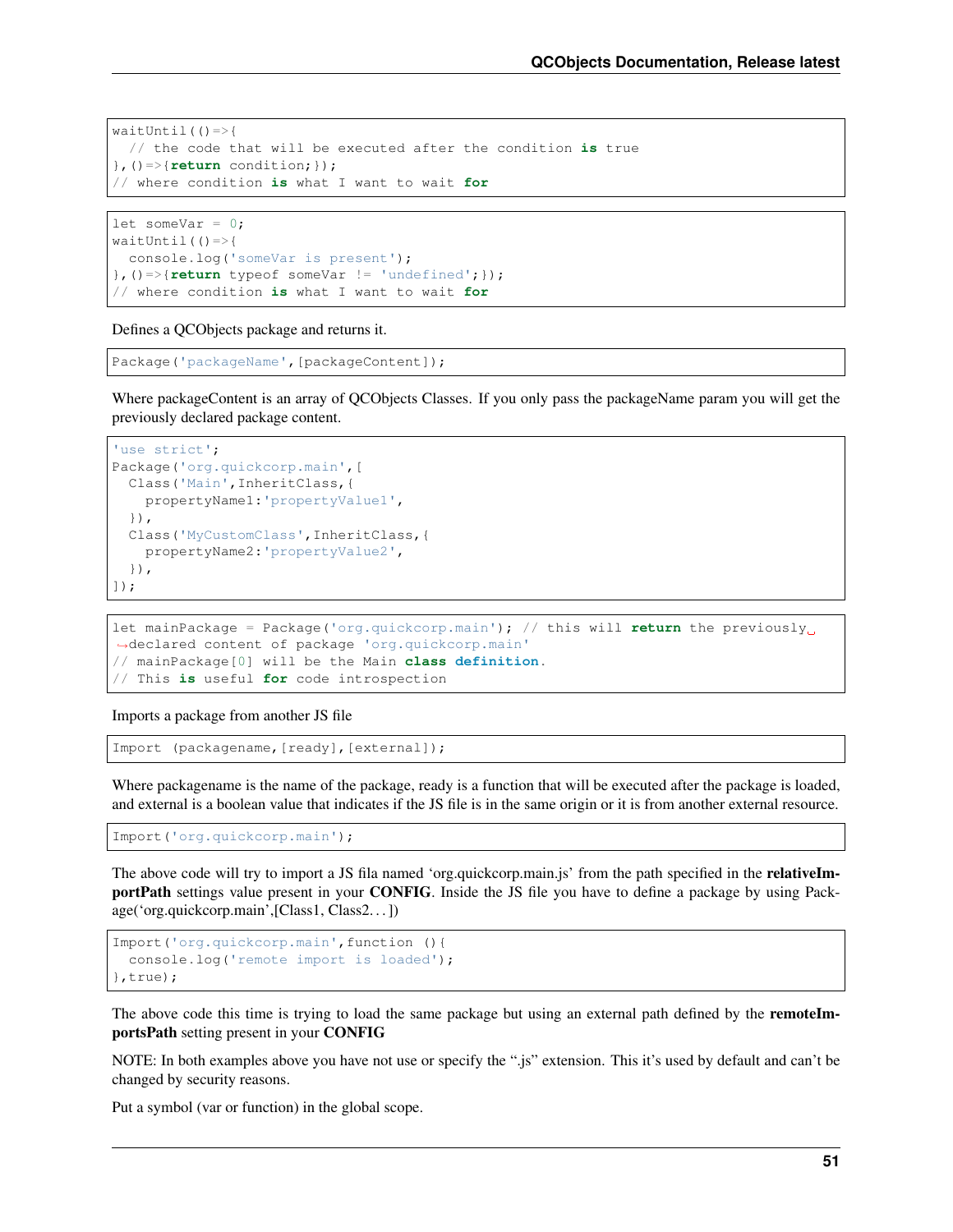```
Export('name of symbol');
```

```
(() =>{
  // this is local scope
  let someFunction = (someLocalParam)=>{
   console.log(someLocalParam);
  };
 Export(someFunction); // now, someFunction is in the top level scope.
})();
// this is the top level scope
someFunction('this works');
```
Use the Cast method of any DOM element to get the properties of another type of object. This is useful to transform an object type to another giving more flexibility in your code.

let resultObject = [element **or** QCObjects type].Cast(objectToCastFrom);

Where object ToCastFrom is an object to get the properties from and put it into the result object returned by Cast.

```
Class('MyOwnClass',{
 prop1:'1',
 prop2:2
});
let obj = document.createElement('div').Cast(MyOwnClass);
```
The above code will create a DOM object and Cast it to MyOwnClass. Because of MyOwnClass is a QCObjects type class, obj will now have a prop1 and prop2 properties, and will now be a QCObjects object instance with a body property that is a div element.

Tag is a useful function to select any DOM element using selectors. Tag will always return a list of elements, that you can map, sort, and filter as any other list.

var listOfElements = Tag(selector);

Where selector is a DOM query selector.

```
<!DOCTYPE html>
<html><head>
        <title>Demo</title>
        <script type="text/javascript" src="https://qcobjects.dev/QCObjects.js"></
˓→script>
   </head>
   <body>
   <div class="myselector">
   <p>Hello world</p>
   \langlediv>
   <script>
   Ready(() =>Tag('.myselector > p').map((element)=>{
        element.innerHTML = 'Hello world! How are you?';
      });
    });
    </script>
```
(continues on next page)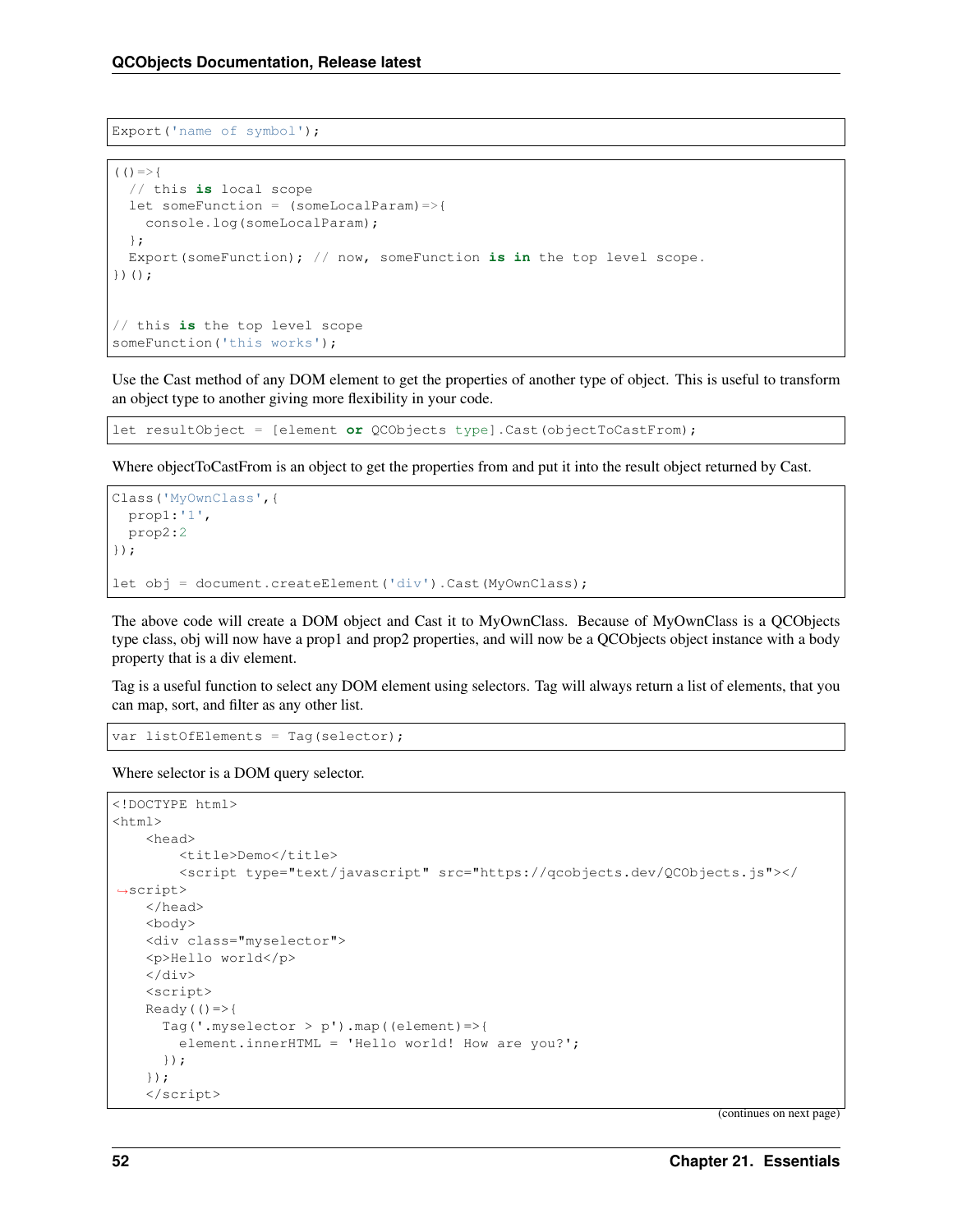(continued from previous page)

In the above code, a paragraph element was created inside a div with a css class named myselector by html, and then is modified dynamically using the QCObjects Tag function. If you are familiar with query selector frameworks like JQuery, you will love this one.

Assign a function to run after everything is done by QCObjects and after the window.onload event. Use it to prevent 'undefined' DOM objects error.

```
Ready(() \Rightarrow{
   // My init code here!
});
```
Note that if you define dynamic components by using a HTML "component" tag, the dynamic content load will not trigger Ready events. To catch code everytime a dynamic component is loaded, use a Controller done method instead.

You will use Ready implementation mostly when you want to implement QCObjects in conjunction with another framework that needs it.

A QCObjects class type for components.

[Component].domain Returns a string with the domain of your application. It is automatically set by QCObjects at the load time.

[Component].basePath Returns a string with the base path url of your application. It is automatically set by QCObjects at the load time.

NOTE: If you want to change the components base path, you have to use *CONFIG.set('componentsBasePath','new path relative to the domain')* in your init code.

[Component].templateURI Is a string representing the component template URI relative to the domain. When is set, the component will load a template and append the inner content into the body childs as a part of the DOM. To set this property, it is recommended to use the ComponentURI helper function.

[Component].tplsource Is a string representing the source where the template will be loaded. It can be "default" or "none". A value of "default" will tell QCObjects to load the template from the templateURI content. A value of "none" will tell QCObjects not to load a template from anywhere.

[Component].url Is a string representing the entire url of the component. It is automatically set by QCObjects when the component is instantiated.

[Component].name Is a string representing the name of a component. The name of a component can be any alphanumeric value that identifies the component type. It will be internally used by ComponentURI to build a normalised component template URI.

[Component].method Is a string representing a HTTP or HTTPS method. By default, every component is set to use the "GET" method. In the most of cases, you don't need to change this property.

[Component].data Is an object representing the data of the component. When QCObjects loads a template, it will get every property of data object and bind it to a template label representing the same property inside the template content between double brakets (example: {{prop1}} in the template content will represent data.prop1 in the component instance). NOTE: To refresh the data bindings it is needed to rebuild the component (see the use of [Component].rebuild() method for more details ).

[Component].reload Is a boolean value that tells QCObjects when to force reload the content of a component from the template or not. If its value is true, the template content will be replacing the current DOM childs of the component body element. If its value is false, the template content will be added after the las component body child.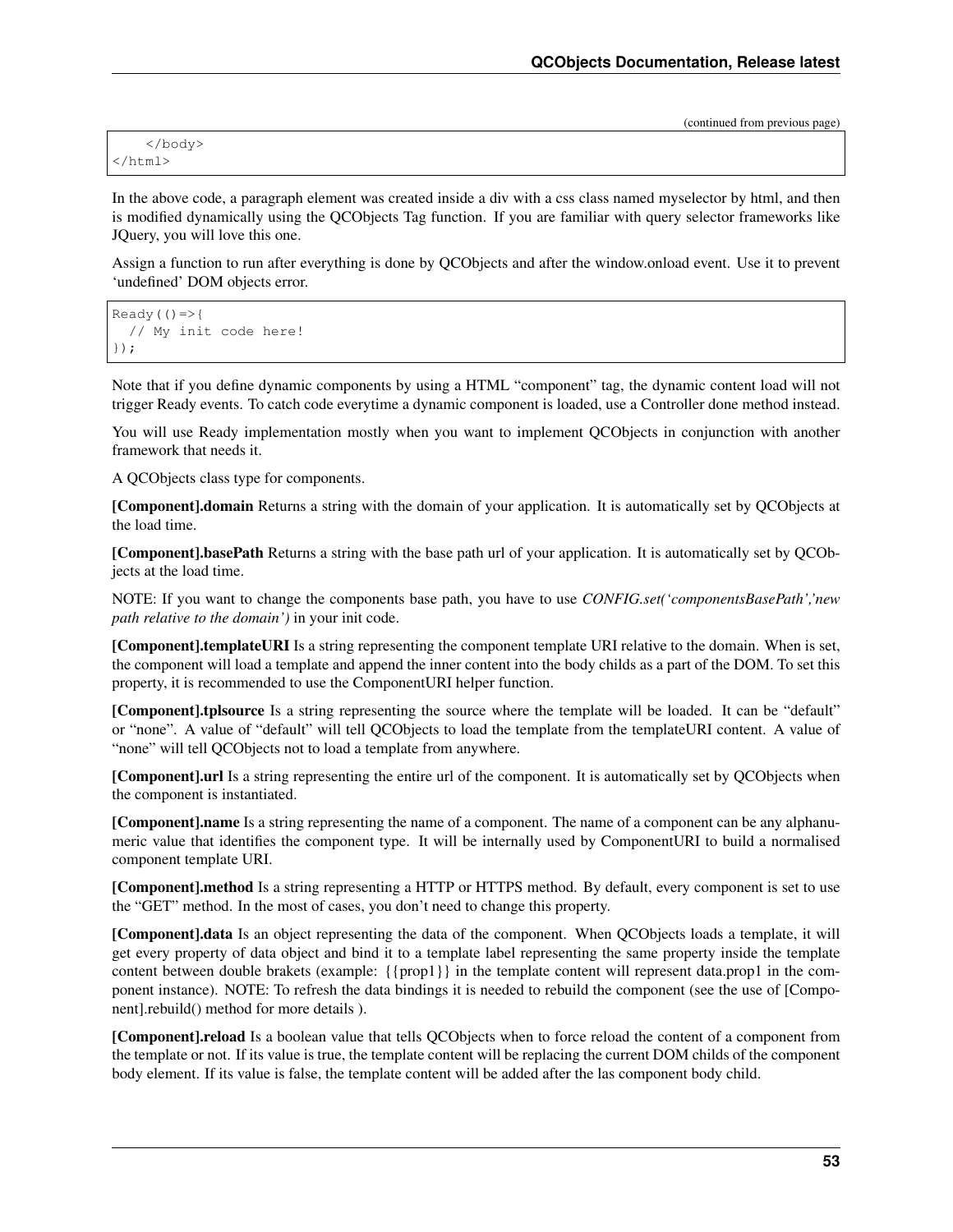[Component].cached Is a boolean value that tells QCObjects if the component needs to be cached or not. When a component is cached, the template content loaded from templateURI will be loaded once. You can set this property either as a static property of the Component Class to set the default value for every next component object instance, or setting the individual value of the property in every component definition. In a world where the performance matters, to give more flexibility to the cache behaviour is needed more than ever.

[Component].routingWay Returns a string representing the routing way. Its value can be "hash", "pathname" or "search". NOTE: To change the routingWay of every component it is recommended to use CON-FIG.set('routingWay','value of a valid routing way') in your init code.

[Component].validRoutingWays Returns a list representing the valid routing ways. QCObjects uses this to internally validate the routingWay which was used to build the component routings.

[Component].routingNodes Returns a NodeList object representing the list of nodes that were loaded by the component routing builder.

[Component].routings Returns a list with the component routings built when the component was instantiated.

[Component].routingPath Returns a string representing the current routing path

[Component].routingSelected Returns an object representing the current routing of the component

[Component].subcomponents Returns a list of components that are childs of the component instance.

[Component].body Is a DOM element representing the body of the component. NOTE: Every time a component body is set, it will trigger the routings builder for this component.

[Component].set('prop',value) Sets a value for a component property.

[Component].get('prop') Returns the value of a component property

[Component].rebuild() Rebuilds the component. It will force a call for the componentLoader with this component when it's needed.

[Component].Cast(ClassName or ComponentClassName) Returns the cast of a component definition into another one. This is useful to dynamically merge components definitions.

[Component].route() Forces the component routings builder to reload the routings of the component. This will result in a rebuild call when it's needed.

[Component].fullscreen() Puts the component in fullscreen mode.

[Component].closefullscreen() Closes the fullscreen mode.

[Component].css(css object) Sets the css properties for the component.

[Component].append(component or QCObjects object) Appends a component as a child of the current component body

[Component].attachIn(selector) Attaches a current component body to any element in the given selector.

Is a HTML tag representation of a component instance. Every declaration of a  $\leq$ component $\geq$ lcomponent $\geq$  tag will generate a related instance of a QCObjects component. While a component tag is not an instance itself, you can even define some instance properties by setting the related tag attribute when it is available.

Below is a list of the available attributes for a component tag

''<component name>'' Sets the name of the related component instance built by QCObjects.

Usage:

<component name="name\_of\_component"></component>

Example: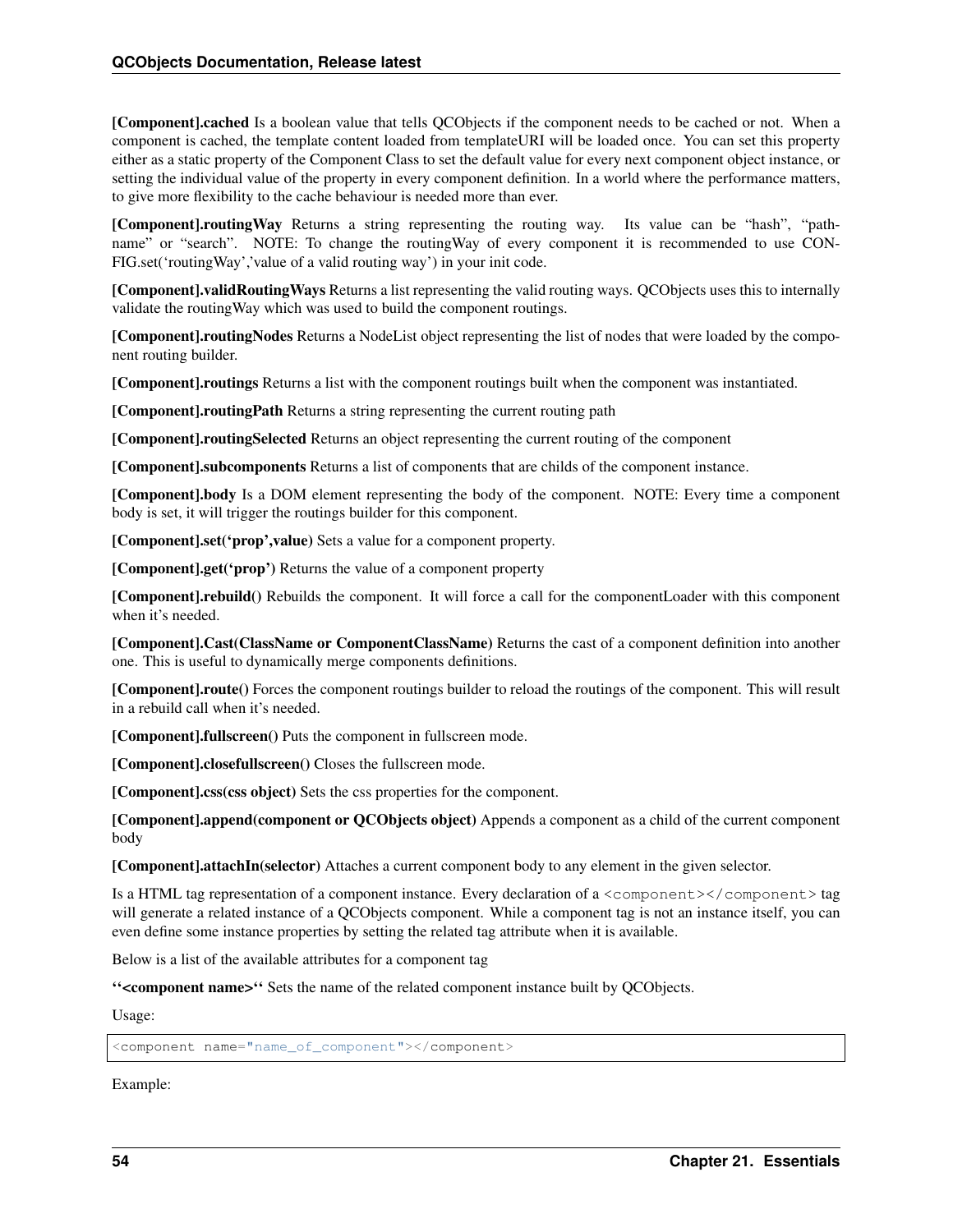```
<!-- index.html -->
<!DOCTYPE html>
<html>
    <head>
        <title>Demo</title>
        <script type="text/javascript" src="https://qcobjects.dev/QCObjects.js"></
˓→script>
    </head>
    <body>
      <!-- this will load the contents of ./templates/main[.tplextension] file -->
      <component name="main"></component>
    </body>
</html>
```
''<component cached>'' Sets the cached property if the related instance of a component.

NOTE: Only a value of "true" can be set in order to tell QCObjects that the component template content has to be cached. Any other value will be interpreted as false.

Usage:

<component name="name\_of\_component" cached="true"></component>

">>>" Sets a static value of a property for the data object in the  $\sim$ component instance.

NOTE: Data property tag declaration was thought with the purpose to give some simple way to mocking a dynamic component with template assignments. Don't use it thinking it is a bidirectional way data binding. While you can get a bidirectional way behaviour accesing a data object from a component instance, it is not the same for the component tag. Data property declaration in component tags is only one way data binding because of components tree architecture.

''<component controllerClass>'' Defines a custom Controller Class for the component instance

Usage:

<component name="name\_of\_component" controllerClass="ControllerClassName"></component>

''<component viewClass>'' Defines a custom View Class for the component instance

Usage:

<component name="name\_of\_component" viewClass="ViewClassName"></component>

''<component componentClass>'' Defines a custom Component Class for the component instance

Usage:

<component name="name\_of\_component" componentClass="ComponentClassName"></component>

''<component effectClass>'' Defines a custom Effect Class for the component instance

Usage:

<component name="name\_of\_component" effectClass="EffectClassName"></component>

''<component template-source>'' Sets the tplsource property of the related instance of a component. Possible values are "none" or "default".

Usage: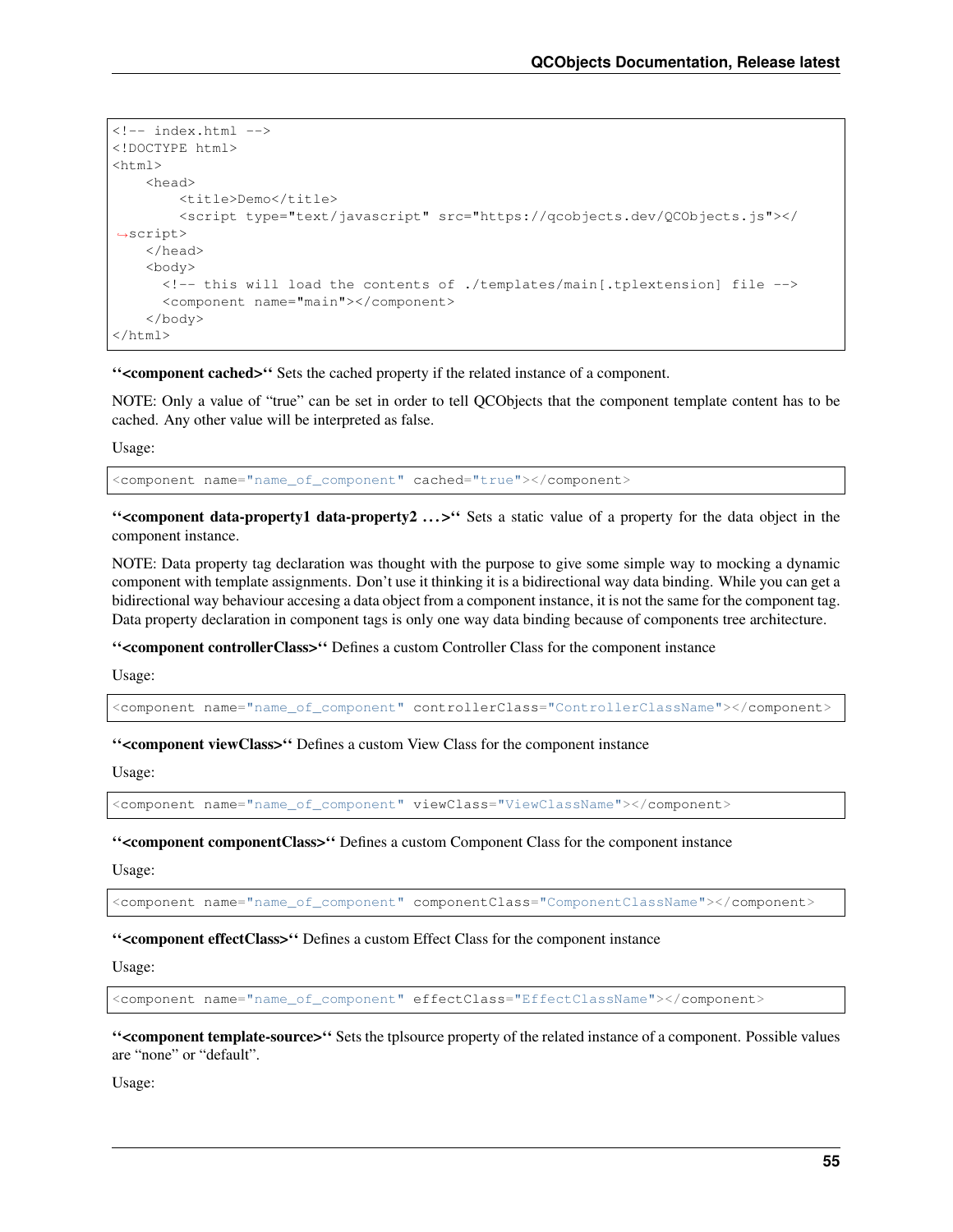<component name="name\_of\_component" template-source="none"></component>

''<component tplextension>'' Sets the tplextension property of the related instance of a component. Possible values are any file extension. Default value is "html"

Usage:

<component name="name\_of\_component" tplextension="tpl.html"></component>

Is a helper function to let you define the templateURI for a component in a normalised way.

```
var templateURI = ComponentURI({
  'COMPONENTS_BASE_PATH':CONFIG.get('componentsBasePath'),
  'COMPONENT_NAME':'main',
  'TPLEXTENSION':"tpl.html",
  'TPL_SOURCE':"default"
});
console.log(templateURI); // this will show something like "templates/components/main.
˓→tpl.html" depending on your CONFIG settings
```
Loads a component instance in a low level, and appends the component template content to the component body. In the most of cases you won't need to call componentLoader in order to load a component. This is automatically called by QCObjects when it's needed. componentLoader returns a promise that is resolved when the component load is done and rejected when the component load was failed.

[Promise] componentLoader(componentInstance,load\_async)

Where componentInstance is a component instance created by *''New(ComponentDefinitionClass)''*

```
componentLoader(componentInstance,load_async).then(
  (successStandardResponse)=>{
   // component load successful
   var request = successStandardResponse.request;
   var component = successStandardResponse.component;
 },(failStandardResponse)=>{
   // component load failed
   var component = failStandardResponse.component;
 });
```
Rebuilds every component that is a child element of the DOM element who owns the method. In the most of cases, you won't need to call buildComponents in order to build or rebuild every component in the DOM. This is automatically called by QCObjects when it's needed.

[element].buildComponents()

document.buildComponents()

A built-in QCObjects Class to define a controller

A built-in QCObjects View to define a view

A built-in QCObjects Class to define a value object

A QCObjects class type for services.

'Service <#service>'. domain Returns a string with the domain of your application. It is automatically set by QCObjects at the load time.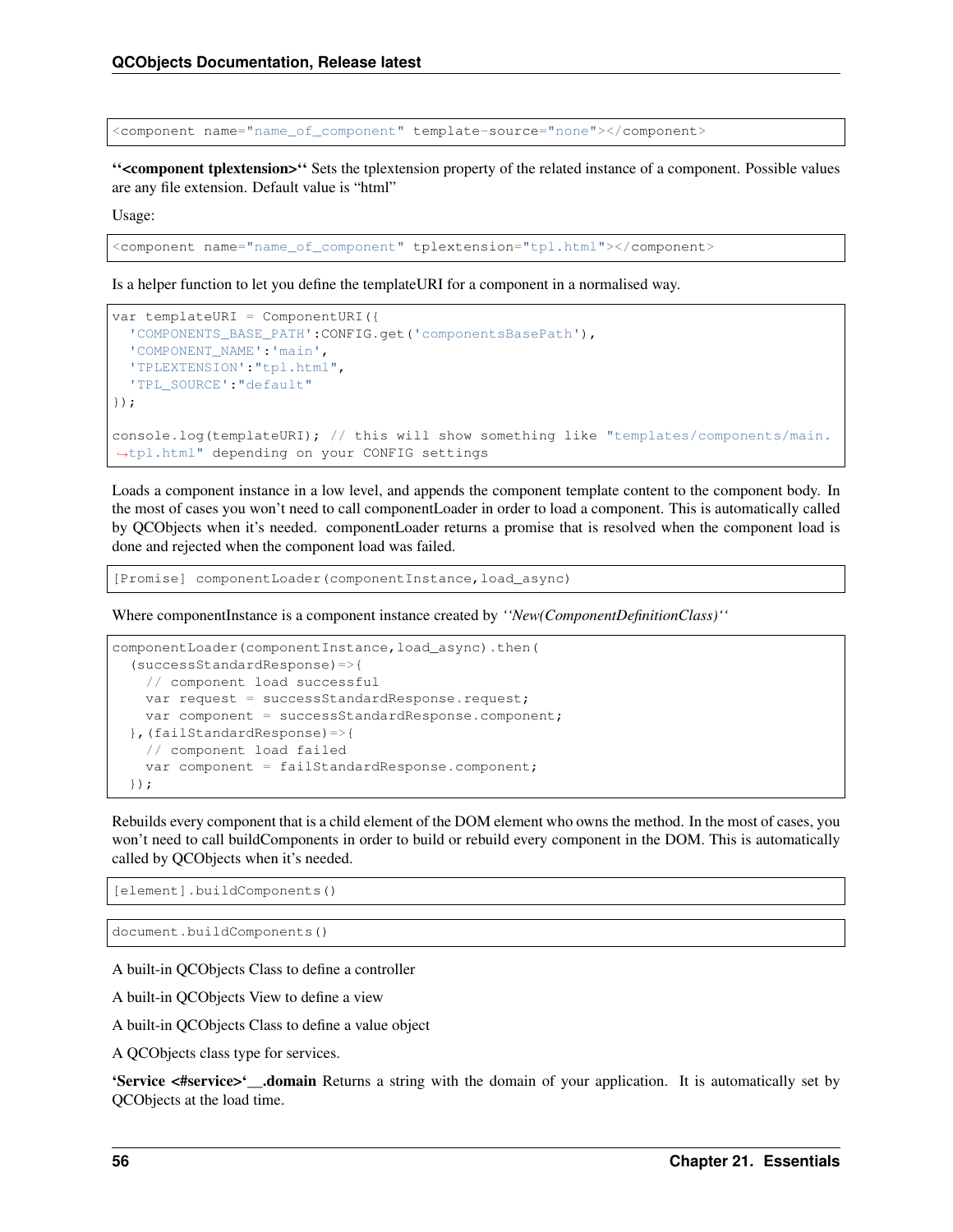'Service <#service>'. basePath Returns a string with the base path url of your application. It is automatically set by QCObjects at the load time.

'Service <#service>'\_\_.url Is a string representing the entire url of the service. It can be absolute or relative to the basePath when it applies. It can be also an external url.

NOTE: To load a service of an external resource you need to specify the external parameter to true using serviceLoader.

'Service <#service>'\_\_.name Is a string representing the name of a component. The name of a service can be any alphanumeric value that identifies the service instance. It isn't a unique ID but only a descriptive name.

'Service <#service>'\_\_.method Is a string representing a HTTP or HTTPS method. Possible values are: "GET", "POST", "PUT", ... any other that is accepted by REST services calls.

'Service <#service>'\_\_.data Is an object representing the data of the service. When QCObjects loads a service. It receives the response and interpretes it as a template. So once a service response is obtained, it will get every property of data object and bind it to a template label representing the same property inside the template content between double brakets (example: {{prop1}} in the template content will represent data.prop1 in the service instance).

'Service <#service>'\_\_.cached Is a boolean value that tells QCObjects if the service response needs to be cached or not. When a service is cached, the template content loaded from the service url will be loaded only once. You have to set this value to false for every Service instance you define in order to asure the service is loaded from the resource but not the storage cache.

'Service <#service>'\_\_.set('prop',value) Sets a value for a service property.

'Service <#service>'\_\_.get('prop') Returns the value of a service property

Loads a service instance and returns a promise that is resolved when the service has a successful response load and is rejected when it fails loading the response.

[Promise] serviceLoader(serviceInstance)

```
Class('MyTestService', Service, {
   name:'myservice',
   external:true,
   cached:false,
   method:'GET',
   headers:{'Content-Type':'application/json'},
    url:'https://api.github.com/orgs/QuickCorp/repos',
    withCredentials:false,
    _new: () =>{
     // service instantiated
    },
    done: () =>{
      // service loaded
    }
});
var service = serviceLoader(New(MyTestService,{
 data:{param1:1}
})).then(
  (successfulResponse)=>{
    // This will show the service response as a plain text
    console.log(successfulResponse.service.template);
  },
  (failedResponse)=>{
  });
```
Is a built-in definition for a JSON Service Class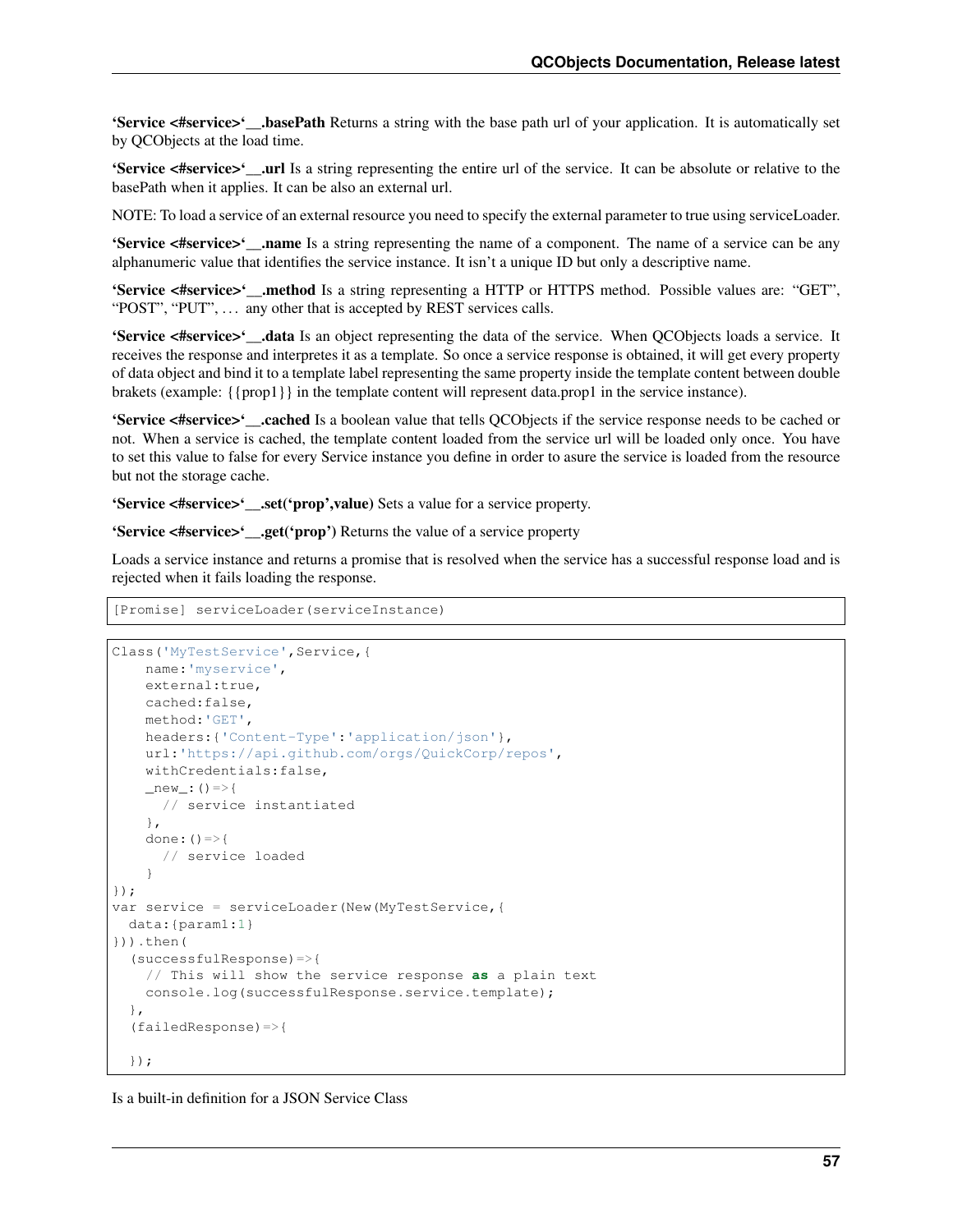'JSONService <#jsonservice>'...domain Returns a string with the domain of your application. It is automatically set by QCObjects at the load time.

'JSONService <#jsonservice>'\_\_.basePath Returns a string with the base path url of your application. It is automatically set by QCObjects at the load time.

'JSONService <#jsonservice>'..url Is a string representing the entire url of the service. It can be absolute or relative to the basePath when it applies. It can be also an external url.

NOTE: To load a service of an external resource you need to specify the external parameter to true using serviceLoader.

'JSONService <#jsonservice>'\_\_.name Is a string representing the name of a component. The name of a service can be any alphanumeric value that identifies the service instance. It isn't a unique ID but only a descriptive name.

'JSONService <#jsonservice>'\_\_.method Is a string representing a HTTP or HTTPS method. Possible values are: "GET", "POST", "PUT", ... any other that is accepted by REST services calls.

'JSONService <#jsonservice>'...data Is an object representing the data of the service. When OCObjects loads a service. It receives the response and interpretes it as a template. So once a service response is obtained, it will get every property of data object and bind it to a template label representing the same property inside the template content between double brakets (example: {{prop1}} in the template content will represent data.prop1 in the service instance).

'JSONService <#jsonservice>'\_\_.cached Is a boolean value that tells QCObjects if the service response needs to be cached or not. When a service is cached, the template content loaded from the service url will be loaded only once. You have to set this value to false for every Service instance you define in order to asure the service is loaded from the resource but not the storage cache.

'JSONService <#jsonservice>'\_\_.set('prop',value) Sets a value for a service property.

'JSONService <#jsonservice>'..get('prop') Returns the value of a service property

```
Class('MyTestJSONService',JSONService,{
   name:'myJSONservice',
   external:true,
   cached:false,
   method:'GET',
   withCredentials:false,
   url:'https://api.github.com/orgs/QuickCorp/repos',
    _new_:function (){
      // service instantiated
      delete this.headers.charset; // do not send the charset header
    },
    done:function (result){
      _super_('JSONService','done').call(this,result);
    }
});
var service = serviceLoader(New(MyTestJSONService,{
 data:{param1:1}
})).then(
  (successfulResponse)=>{
    // This will show the service response as a JSON object
    console.log(successfulResponse.service.JSONresponse);
  },
  (failedResponse)=>{
  });
```
Is a built-in Class definition to load the CONFIG settings from a config.json file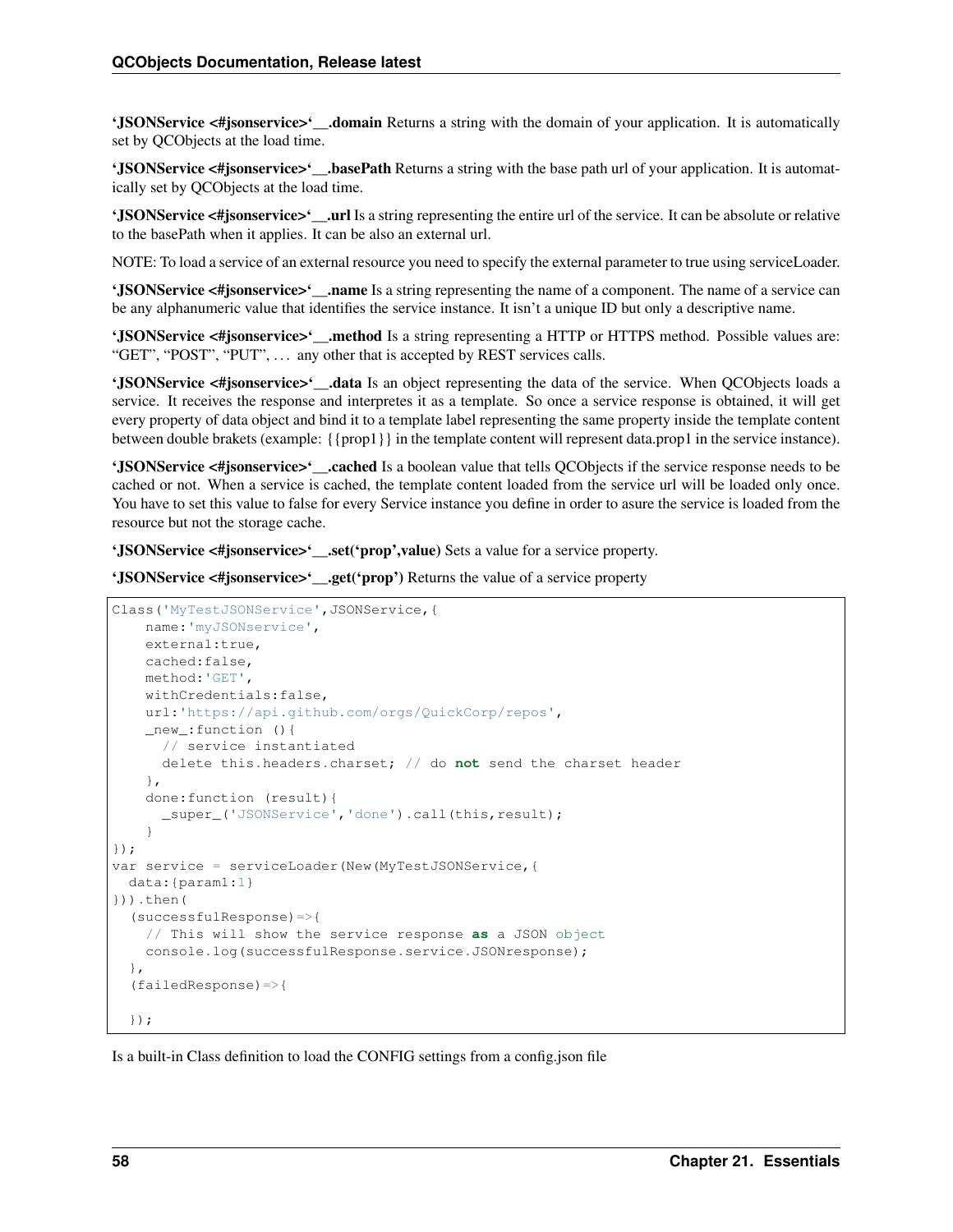```
// To set the config.json file relative url
ConfigService.configFileName='config.json'; // it is done by default
CONFIG.set('useConfigService',true); // using config.json for custom settings config
```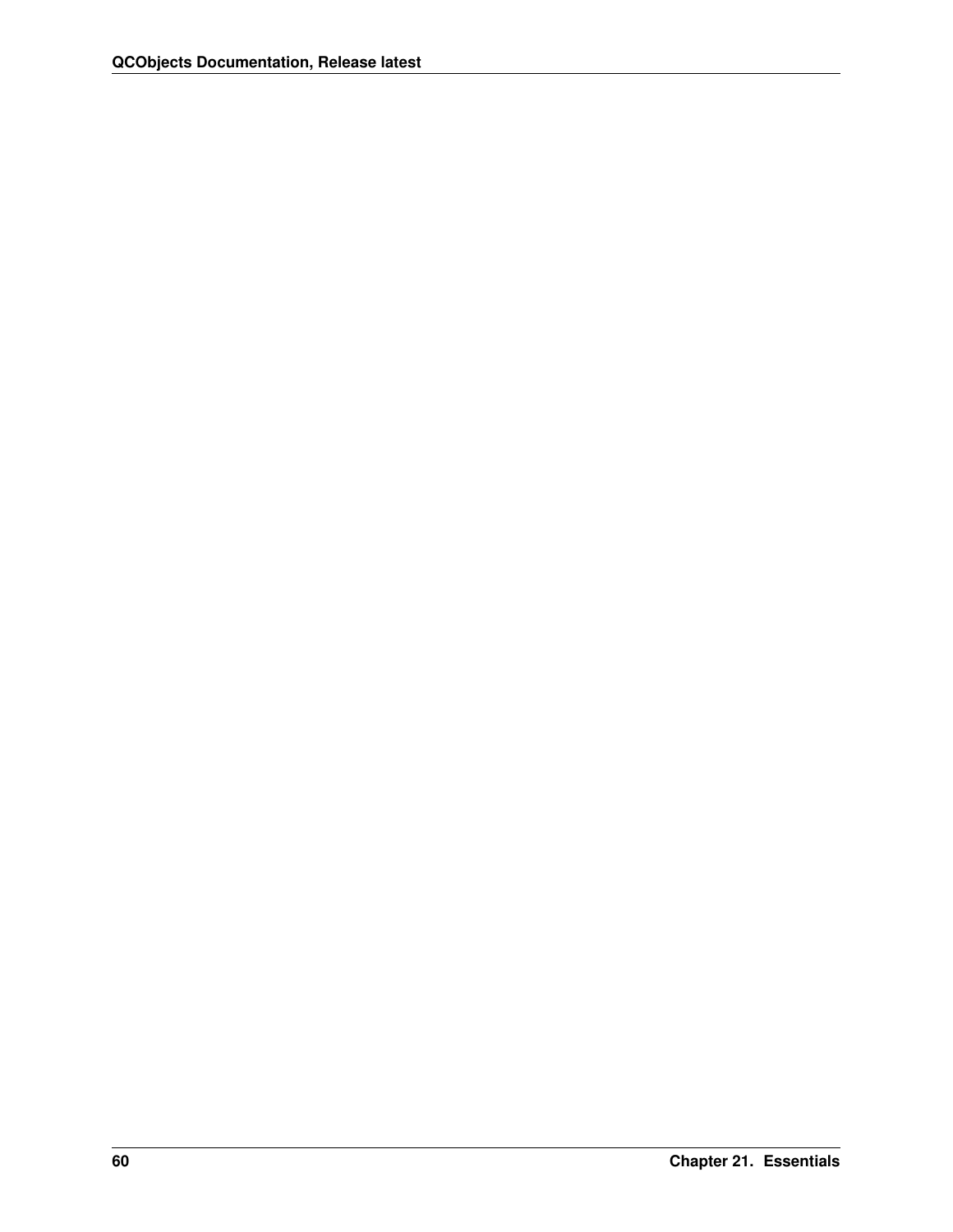SDK

### **22.1 Quick Start**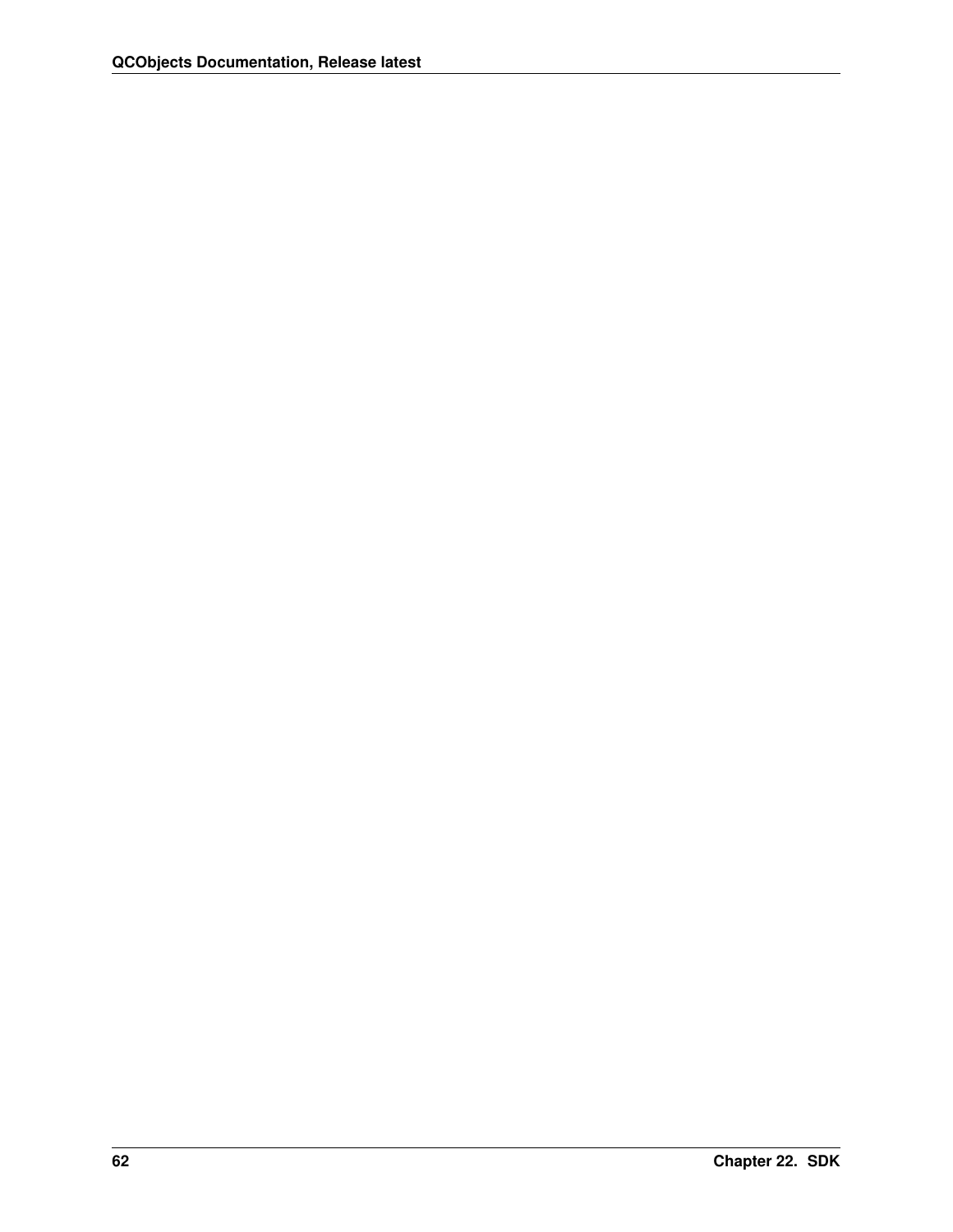#### Step 1: Start creating a main import file and name it like: cl.quickcorp.js. Put it into packages/js/ file directory

```
"use strict";
/*
* QuickCorp/QCObjects is licensed under the
* GNU Lesser General Public License v3.0
* [LICENSE] (https://github.com/QuickCorp/QCObjects/blob/master/LICENSE.txt)
*
* Permissions of this copyleft license are conditioned on making available
* complete source code of licensed works and modifications under the same
* license or the GNU GPLv3. Copyright and license notices must be preserved.
* Contributors provide an express grant of patent rights. However, a larger
* work using the licensed work through interfaces provided by the licensed
* work may be distributed under different terms and without source code for
* the larger work.
*
* Copyright (C) 2015 Jean Machuca,<correojean@gmail.com>
*
* Everyone is permitted to copy and distribute verbatim copies of this
* license document, but changing it is not allowed.
*/
Import ('external/libs');
Import ('cl.quickcorp.model');
Import ('cl.quickcorp.components');
Import ('cl.quickcorp.controller');
Import ('cl.quickcorp.view');
Package('cl.quickcorp',[
 Class('FormValidator',Object,{
  }),
]);
```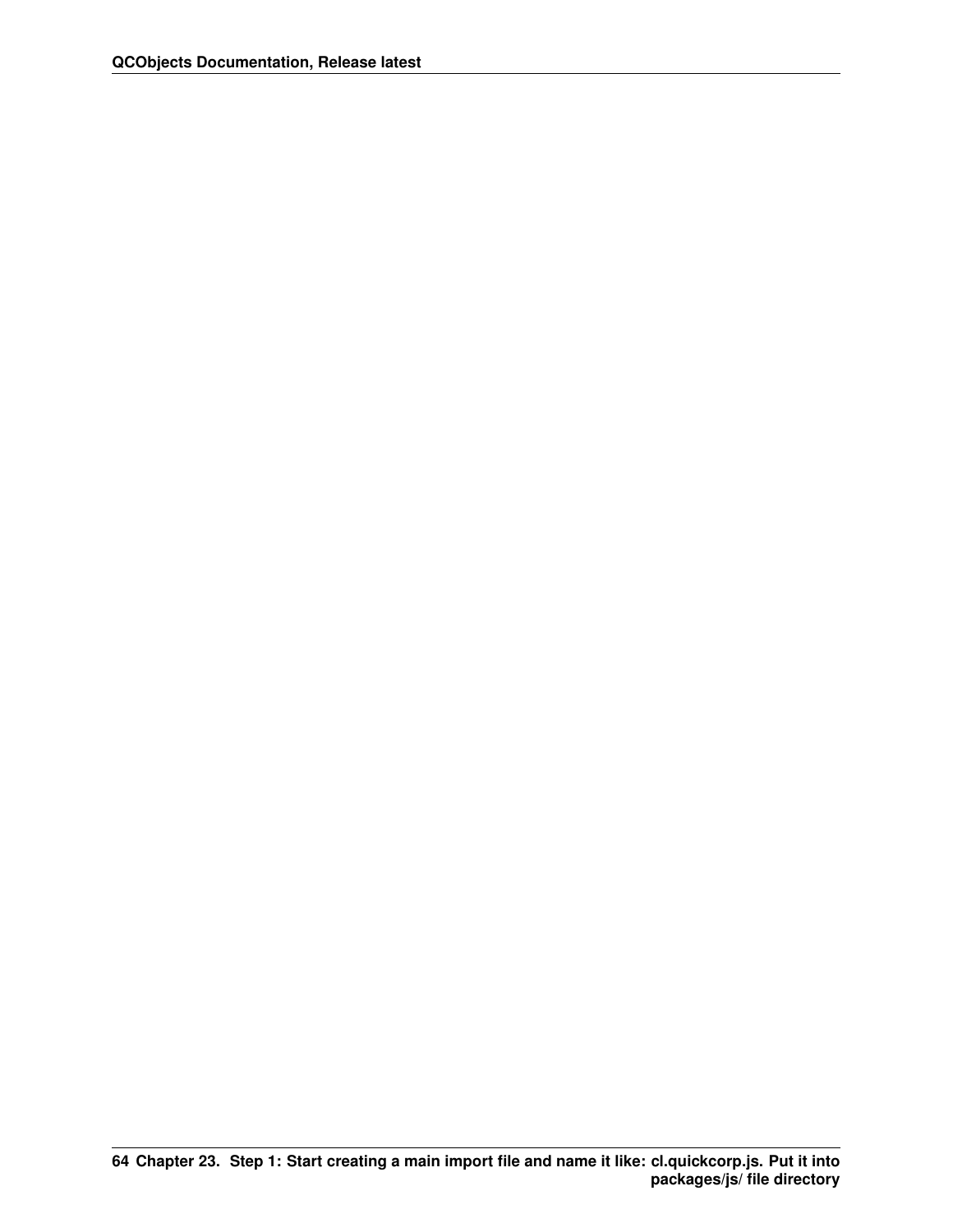#### Step 2: Then create some services inhereting classes into the file js/packages/cl.quickcorp.services.js :

```
"use strict";
/*
* QuickCorp/QCObjects is licensed under the
* GNU Lesser General Public License v3.0
* [LICENSE] (https://github.com/QuickCorp/QCObjects/blob/master/LICENSE.txt)
*
* Permissions of this copyleft license are conditioned on making available
* complete source code of licensed works and modifications under the same
* license or the GNU GPLv3. Copyright and license notices must be preserved.
* Contributors provide an express grant of patent rights. However, a larger
* work using the licensed work through interfaces provided by the licensed
* work may be distributed under different terms and without source code for
* the larger work.
*
* Copyright (C) 2015 Jean Machuca,<correojean@gmail.com>
*
* Everyone is permitted to copy and distribute verbatim copies of this
* license document, but changing it is not allowed.
\star/Package('cl.quickcorp.service',[
  Class('JsonService',{
    method:"GET",
    cached:false,
    headers: {
        "Content-Type":"application/json",
      "charset":"utf-8"
    },
    JSONresponse: null,
    done:function(result){
      console.log("***** RECEIVED RESPONSE:");
```
(continues on next page)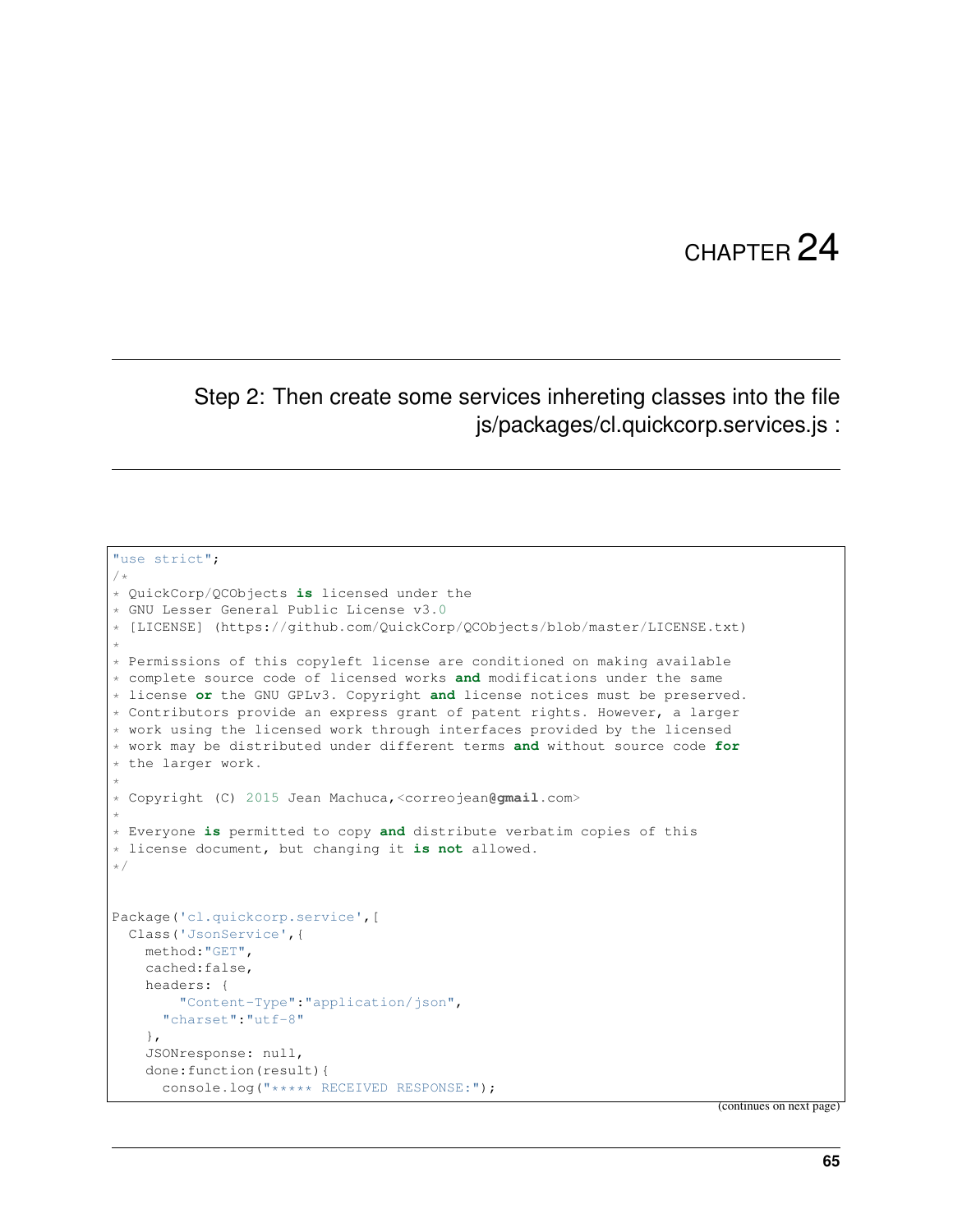(continued from previous page)

```
console.log(result.service.template);
      this.JSONresponse = JSON.parse(result.service.template);
      alert(this.template);
    }
  }),
  Class('FormSubmitService',{
   method:"POST",
   cached:false,
   headers: {
      "Content-Type":"application/json"
   },
   JSONresponse: null,
   done: function(result) {
     console.log("***** CALLED FormSubmitService");
     this.JSONresponse = JSON.parse(result.service.template);
     //TODO success case
     console.log("***** SUCCESS!")
     console.log(this.JSONresponse);
    },
    fail: function(result) {
      //TODO negative case
      console.log("***** ERROR");
    }
  })
])
```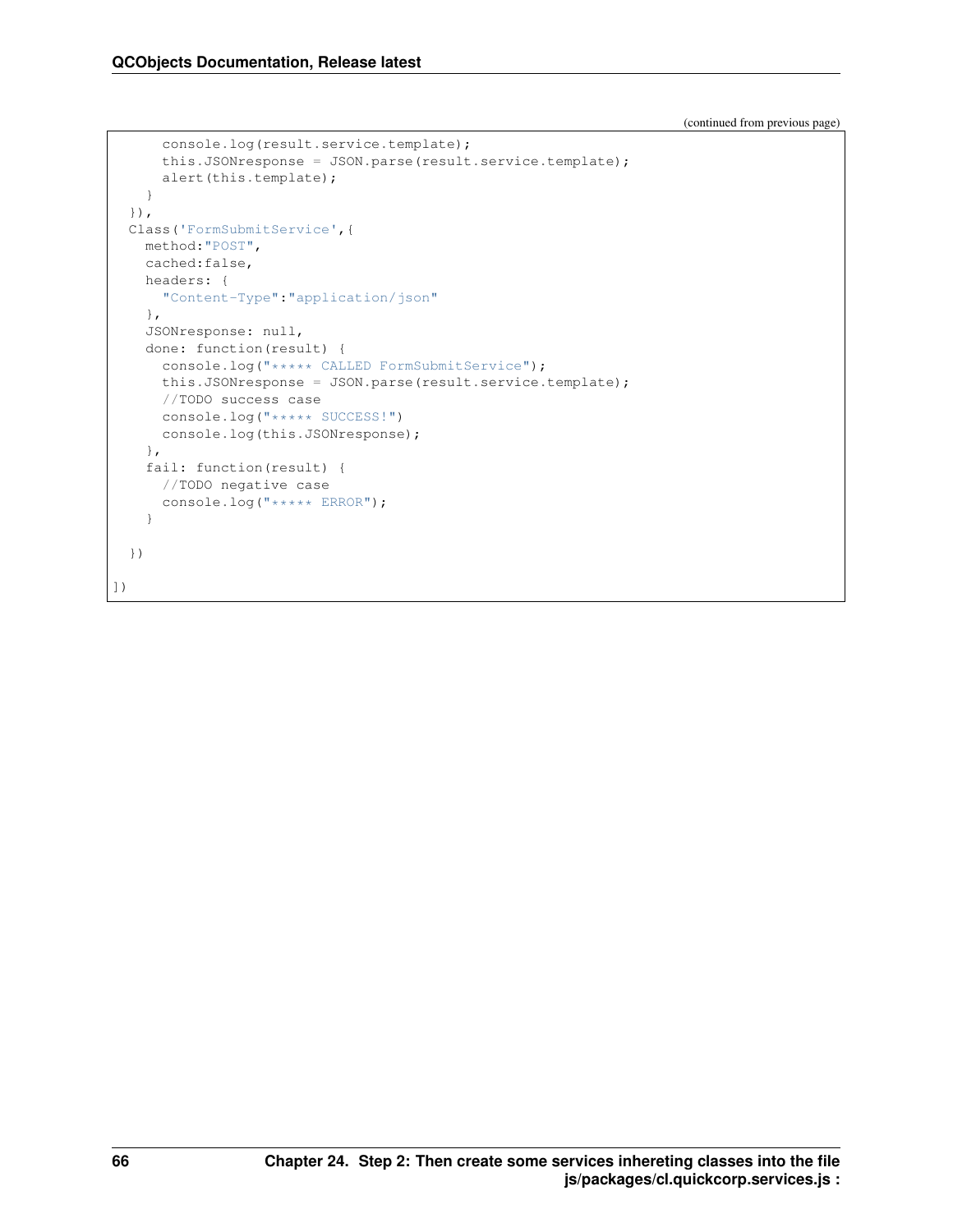#### Step 3: Now it's time to create the components (cl.quickcorp.components.js)

```
"use strict";
/*
* QuickCorp/QCObjects is licensed under the
* GNU Lesser General Public License v3.0
* [LICENSE] (https://github.com/QuickCorp/QCObjects/blob/master/LICENSE.txt)
*
* Permissions of this copyleft license are conditioned on making available
* complete source code of licensed works and modifications under the same
* license or the GNU GPLv3. Copyright and license notices must be preserved.
* Contributors provide an express grant of patent rights. However, a larger
* work using the licensed work through interfaces provided by the licensed
* work may be distributed under different terms and without source code for
* the larger work.
*
* Copyright (C) 2015 Jean Machuca,<correojean@gmail.com>
*
* Everyone is permitted to copy and distribute verbatim copies of this
* license document, but changing it is not allowed.
*/
Package('cl.quickcorp.components',[
 Class('FormField',Component,{
   cached:false,
   reload:true,
    createBindingEvents:function (){
        var _executeBinding = this.executeBinding;
        var thisobj = this;
        var _objList = this.body.querySelectorAll(this.fieldType);
        for (var _datak=0; _datak<_objList.length; _datak++) {
            var _obj = _objList[_datak];
            _obj.addEventListener('change',function(e){
                logger.debug('Executing change event binding');
                thisobj.executeBindings();
```
(continues on next page)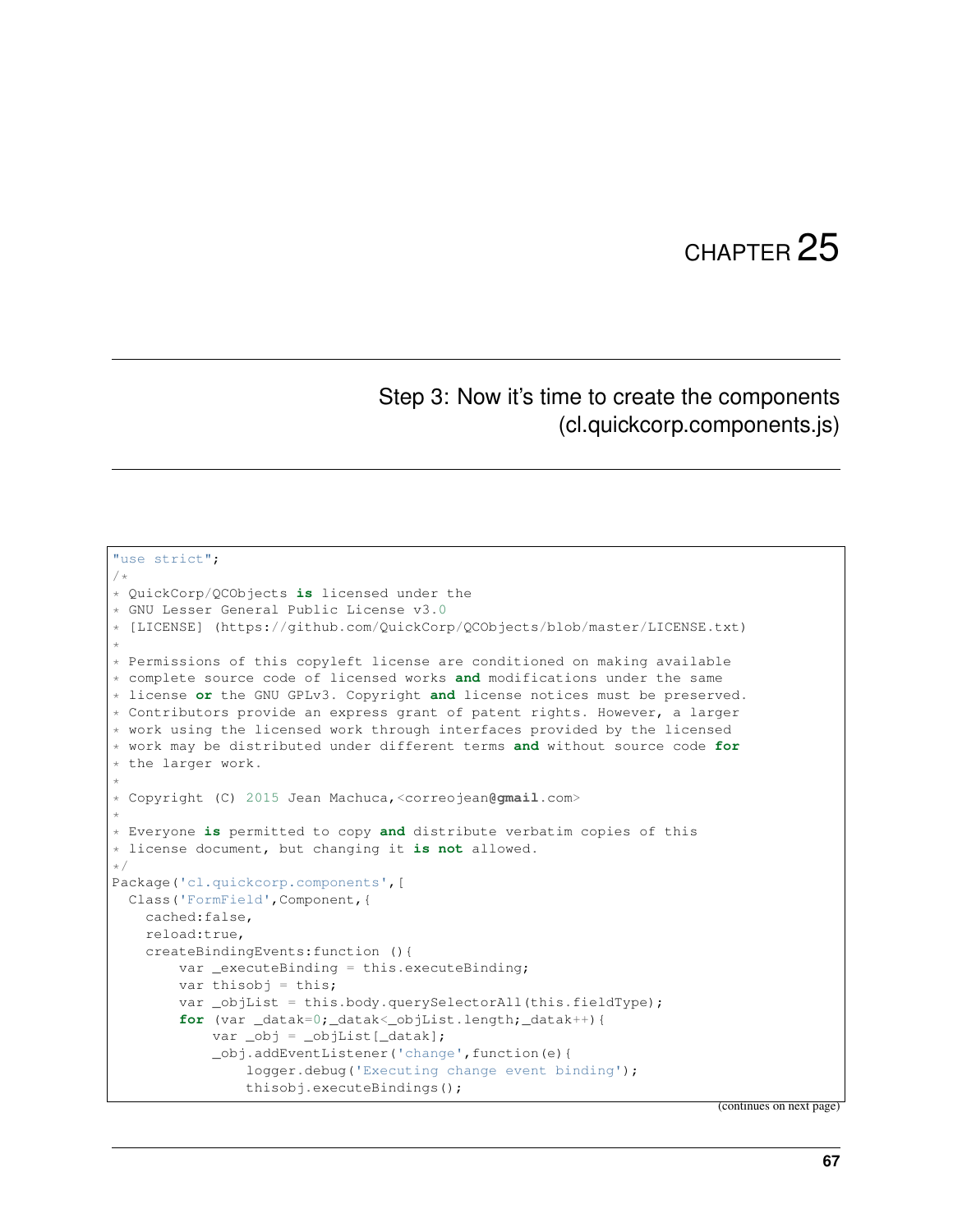(continued from previous page)

```
});
            _obj.addEventListener('keydown',function(e){
                logger.debug('Executing keydown event binding');
                    thisobj.executeBindings();
            });
        }
    },
    executeBinding:function (_obj){
        var _datamodel = _obj.getAttribute('data-field');
        logger.debug('Binding '+_datamodel+' for '+this.name);
        this.data[_datamodel]=_obj.value;
    },
    executeBindings:function (){
      var _objList = this.body.querySelectorAll(this.fieldType);
        for (var _datak=0; _datak<_objList.length; _datak++) {
            var _obj = _objList[_datak];
            var _datamodel = _obj.getAttribute('data-field');
        logger.debug('Binding '+_datamodel+' for '+this.name);
            this.data[_datamodel]=_obj.value;
        }
    },
    done:function (){
     var thisobj = this;
      thisobj.executeBindings();
       thisobj.createBindingEvents();
      logger.debug('Field loaded: '+thisobj.fieldType+'[name='+thisobj.name+']');
    }
  }),
  Class('ButtonField',FormField,{
   fieldType:'button'
  }),
  Class('InputField',FormField,{
   fieldType:'input'
  }),
  Class('TextField',FormField,{
   fieldType:'textarea'
  }),
  Class('EmailField',FormField,{
    fieldType:'input'
  })
]);
```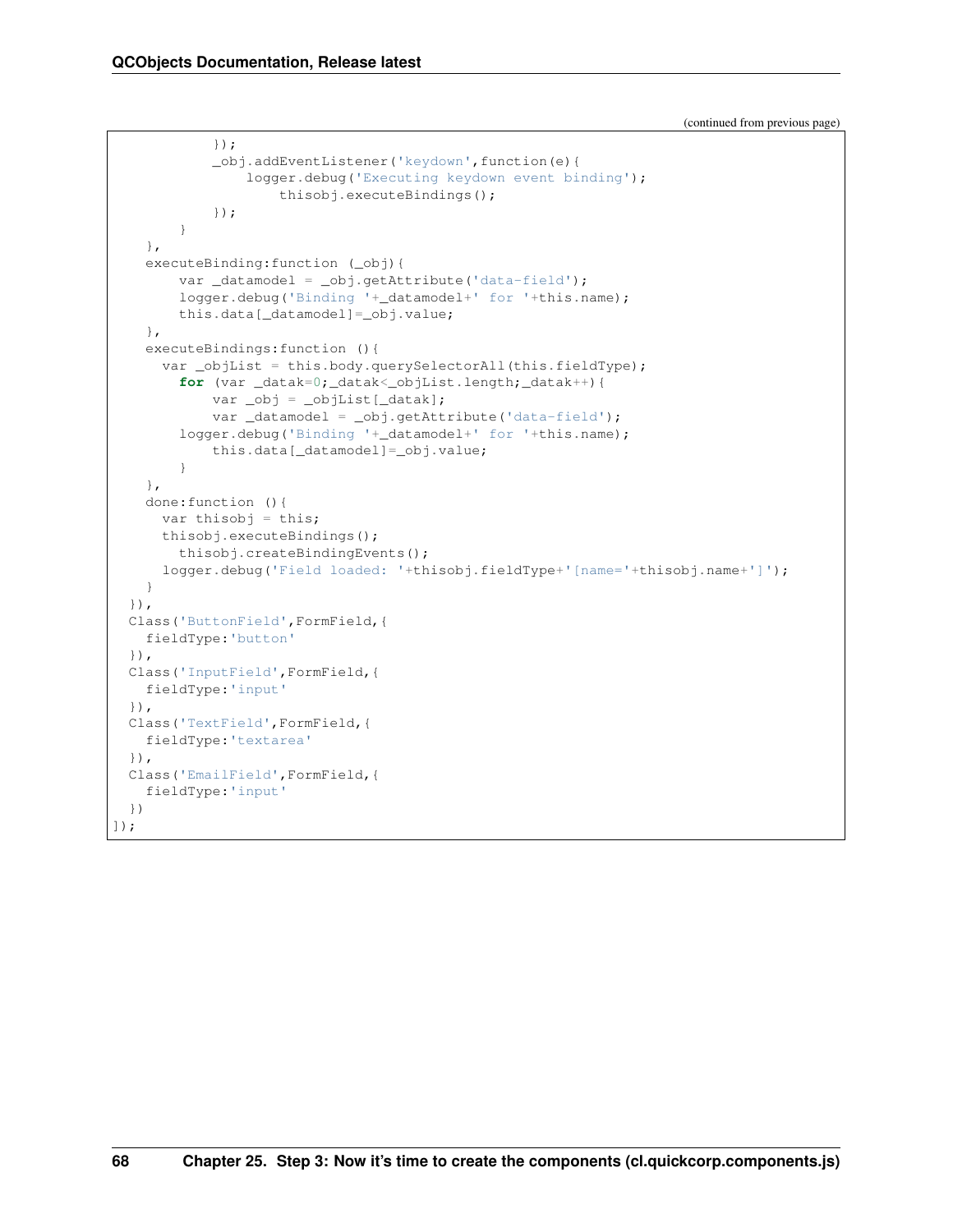## CHAPTER 26

## Step 4: Once you have done the above components declaration, you will now want to code your controllers (cl.quickcorp.controller.js)

```
"use strict";
/*
* QuickCorp/QCObjects is licensed under the
* GNU Lesser General Public License v3.0
* [LICENSE] (https://github.com/QuickCorp/QCObjects/blob/master/LICENSE.txt)
*
* Permissions of this copyleft license are conditioned on making available
* complete source code of licensed works and modifications under the same
* license or the GNU GPLv3. Copyright and license notices must be preserved.
* Contributors provide an express grant of patent rights. However, a larger
* work using the licensed work through interfaces provided by the licensed
* work may be distributed under different terms and without source code for
* the larger work.
*
* Copyright (C) 2015 Jean Machuca,<correojean@gmail.com>
*
* Everyone is permitted to copy and distribute verbatim copies of this
* license document, but changing it is not allowed.
*/
"use strict";
Package('cl.quickcorp.controller',[
   Class('MainController',Object,{
        _new_:function (){
            //TODO: Implement
            logger.debug('MainController Element Initialized');
        }
    }),
    Class('MyAccountController',Object,{
        component: null,
        done:function (){
           var controller = this;
```
(continues on next page)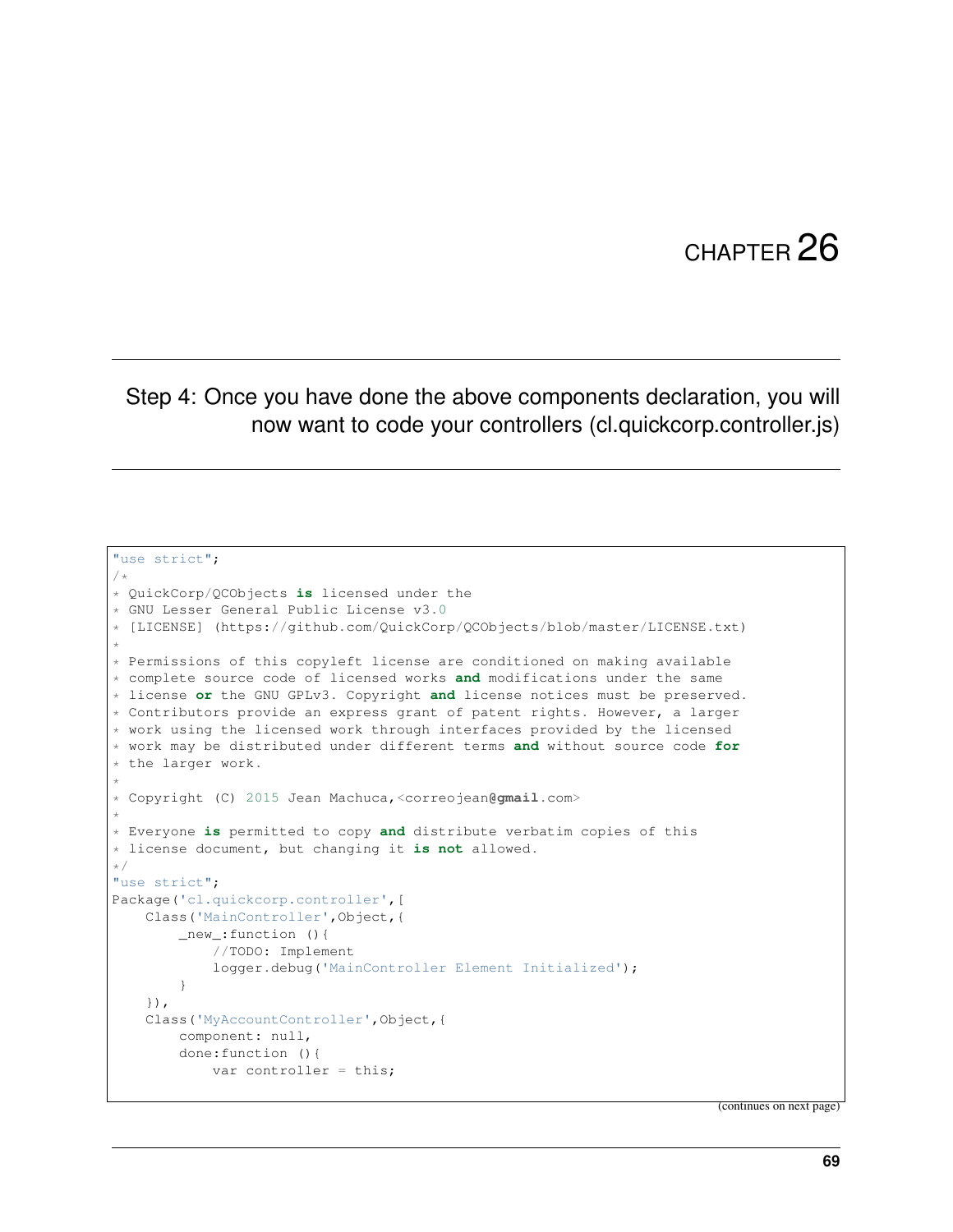(continued from previous page)

```
logger.debug('MyAccountController Element Initialized');
            this.component.body.setAttribute('loaded',true);
        },
        _new_:function (o){
           //TODO: Implement
           this.component = o.component;
       }
    }),
]);
```